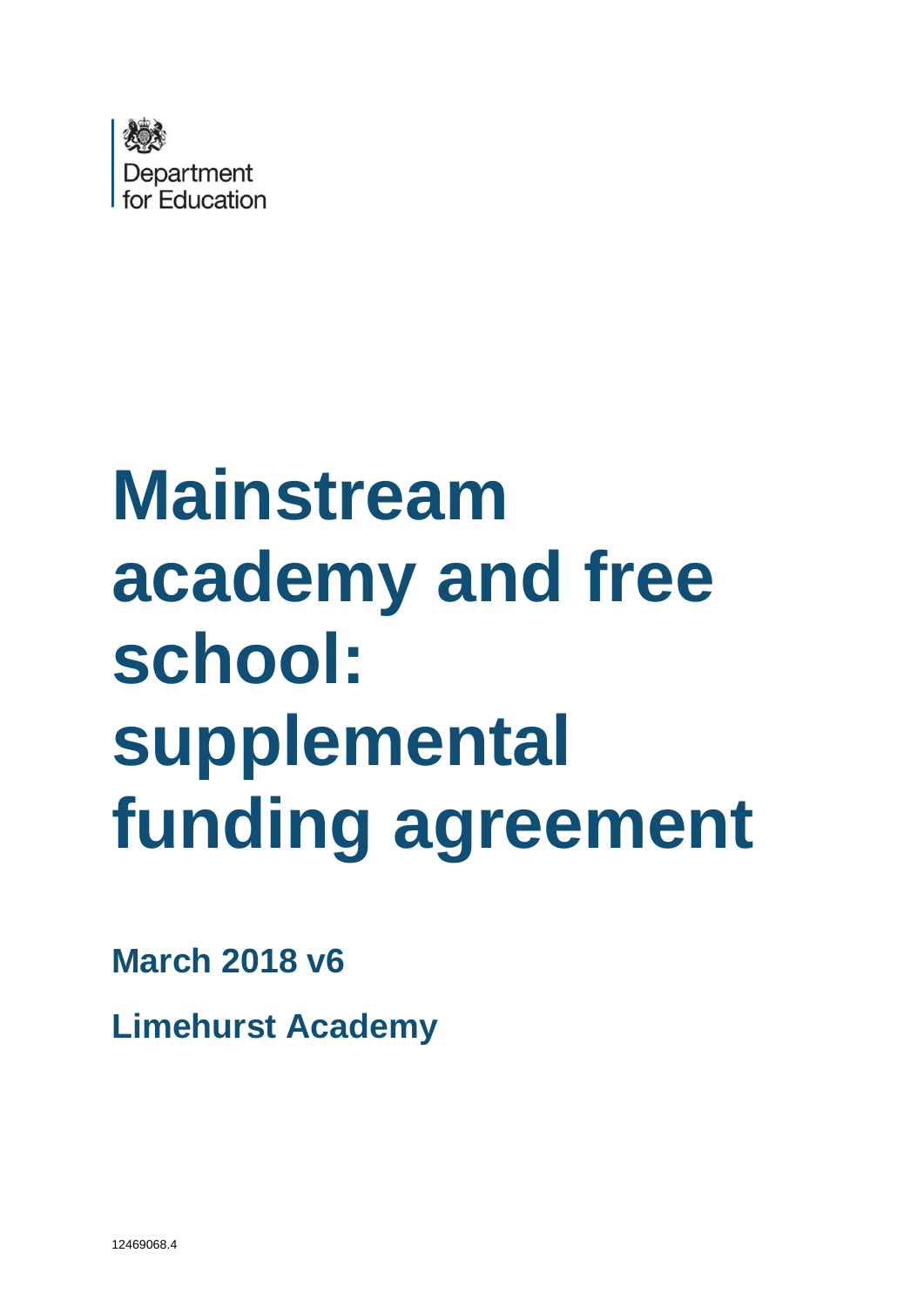# **Contents**

| <b>SUMMARY SHEET</b>                                   | $\overline{\mathbf{4}}$ |
|--------------------------------------------------------|-------------------------|
| Information about the Academy:                         | 4                       |
| <b>ESTABLISHING THE ACADEMY</b><br>1.                  | 8                       |
| Definitions and interpretation                         | 8                       |
| The Academy                                            | 9                       |
| <b>RUNNING OF THE ACADEMY</b><br>2.                    | 9                       |
| <b>Teachers and staff</b>                              | 9                       |
| <b>Pupils</b>                                          | 9                       |
| <b>SEN unit</b>                                        | 10                      |
| Charging                                               | 10                      |
| Admissions                                             | 10                      |
| Curriculum                                             | 12                      |
| <b>GRANT FUNDING</b><br>3.                             | 14                      |
| <b>Calculation of GAG</b>                              | 14                      |
| Other relevant funding                                 | 15                      |
| <b>LAND</b><br>4.                                      | 15                      |
| 5.<br><b>TERMINATION</b>                               | 20                      |
| Termination by either party                            | 20                      |
| <b>Termination Warning Notice</b>                      | 20                      |
| Termination by the Secretary of State after inspection | 21                      |
| Termination by the Secretary of State                  | 22                      |
| Funding and admission during notice period             | 22                      |
| Notice of intention to terminate by Academy Trust      | 23                      |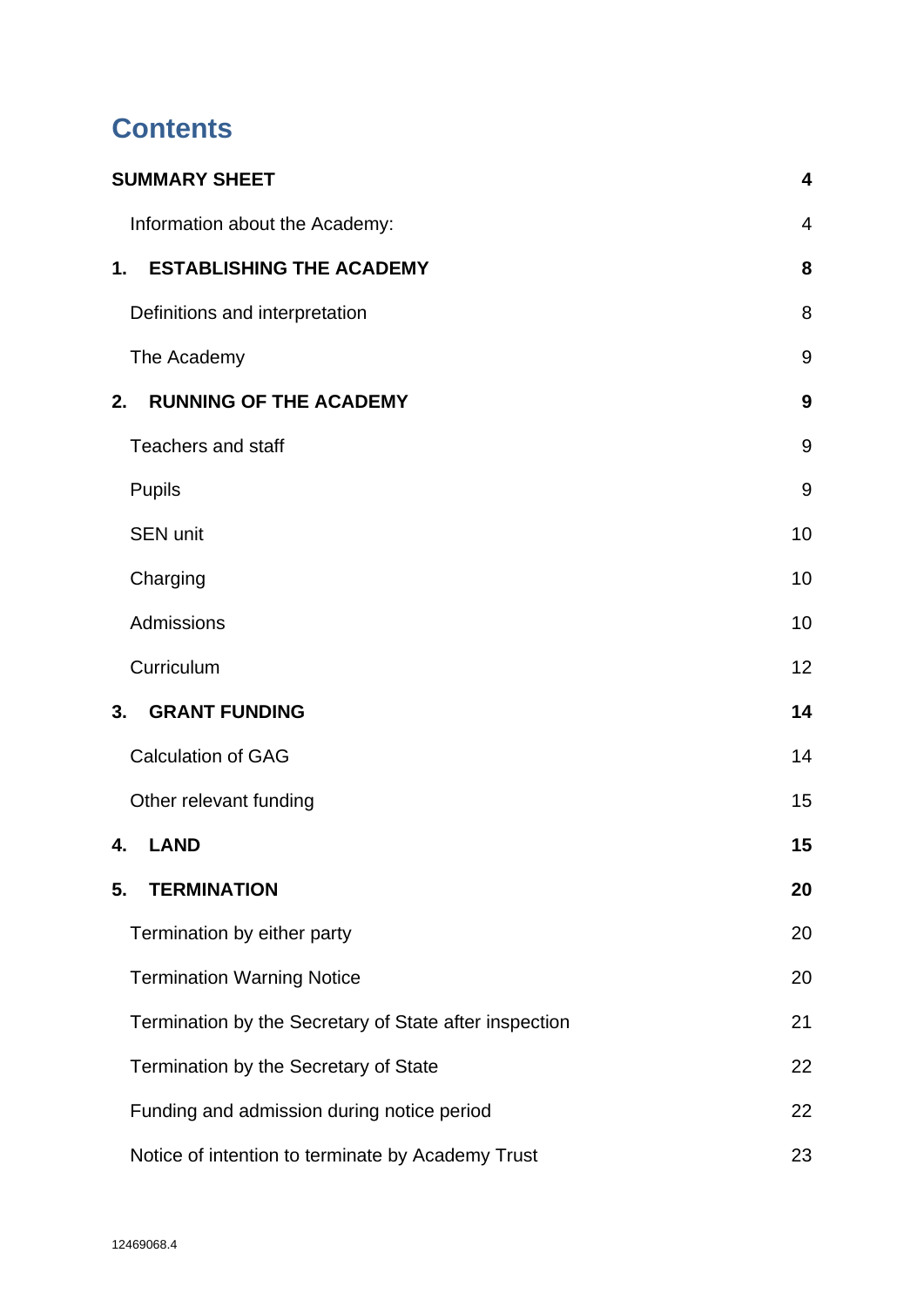| Effect of termination                                                                     | 25 |
|-------------------------------------------------------------------------------------------|----|
| OTHER CONTRACTUAL ARRANGEMENTS<br>6.                                                      | 26 |
| Annexes                                                                                   | 26 |
| The Master Agreement                                                                      | 26 |
| General                                                                                   | 26 |
| <b>ANNEXES</b>                                                                            | 28 |
| 7. ADMISSION OF CHILDREN AND YOUNG PEOPLE WITH EDUCATION,<br><b>HEALTH AND CARE PLANS</b> | 28 |
| ADMISSION OF CHILDREN WITH A STATEMENT OF SPECIAL<br>8.<br><b>EDUCATIONAL NEEDS</b>       | 28 |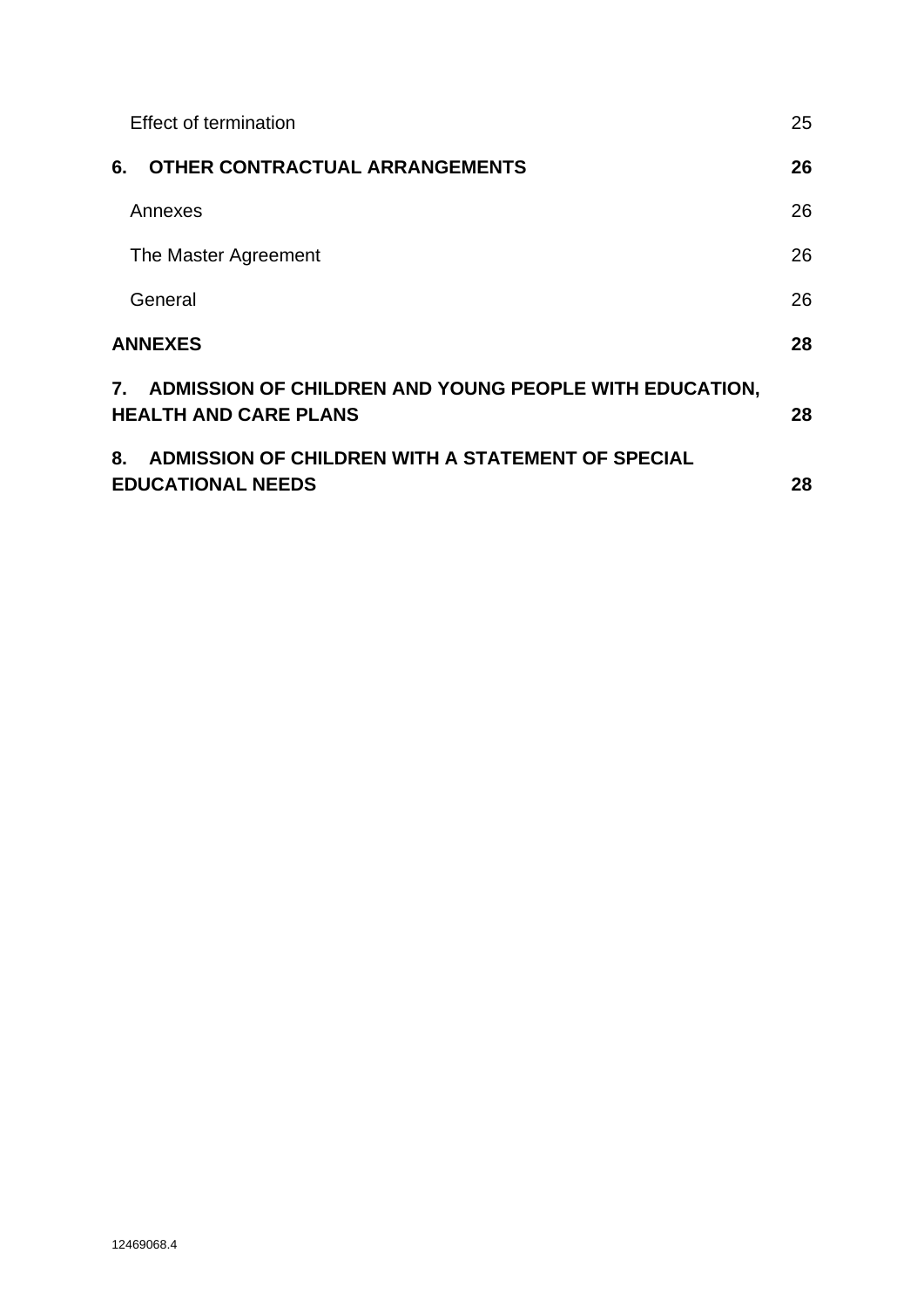# <span id="page-3-0"></span>**SUMMARY SHEET**

# <span id="page-3-1"></span>**Information about the Academy:**

| <b>Name of Academy Trust</b>                                 | <b>East Midlands Education Trust</b>                                                           |
|--------------------------------------------------------------|------------------------------------------------------------------------------------------------|
| <b>Company number</b>                                        | 07530373                                                                                       |
| <b>Date of Master Funding</b><br><b>Agreement</b>            | 31 October 2018                                                                                |
| Name of academy                                              | <b>Limehurst Academy</b>                                                                       |
| <b>Opening date</b>                                          | 1 September 2011 and transferred to the<br>operation of the Academy Trust on 1<br>January 2021 |
| Type of academy (indicate<br>whether academy or free school) | Mainstream Academy                                                                             |
| <b>Religious designation</b>                                 | N/A                                                                                            |
| Wholly or partly selective                                   | N/A                                                                                            |
| Name of predecessor school<br>(where applicable)             | <b>Limehurst High School</b>                                                                   |
| <b>Capacity number</b>                                       | [600] [650]                                                                                    |
| Age range                                                    | 11-16 years                                                                                    |
| <b>Number of sixth form places</b>                           | N/A                                                                                            |
| <b>Number of boarding places</b>                             | N/A                                                                                            |
| <b>SEN unit / Resource provision</b>                         | N/A                                                                                            |
| <b>Land arrangements</b>                                     | Version 2                                                                                      |
| (Version 1-8 or other)                                       |                                                                                                |
| Address and title number of Land                             | Address: Limehurst Academy, Bridge<br>Street, Loughborough, Leicestershire, LE11<br>1NH        |
|                                                              | Title number: LT439291                                                                         |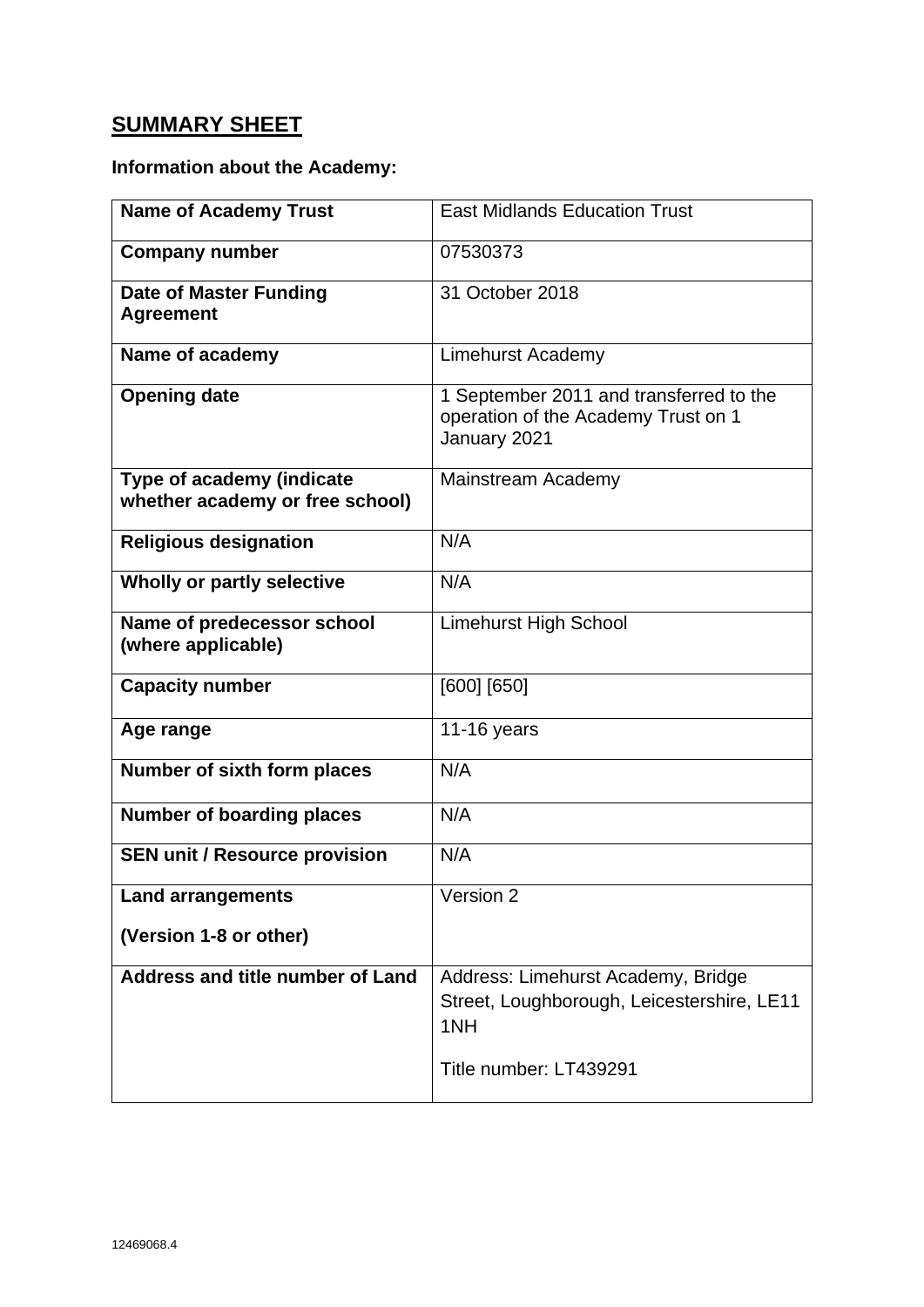# **Please confirm which clause variations have been applied or marked as 'Not used'**

| <b>Clause No.</b> | <b>Descriptor</b>                                                                                                              | <b>Applied</b> | Not used |
|-------------------|--------------------------------------------------------------------------------------------------------------------------------|----------------|----------|
| 1.1               | Only applies to free schools and new<br>provision academies                                                                    |                | X        |
| 2.A.1             | Clause applies where an academy was<br>previously a VC or foundation school<br>designated with a religious character           |                | X        |
| 2.C, 2.D          | Only applies where the academy has an<br><b>SEN unit</b>                                                                       |                | X        |
| 2.E               | Only applies where there was a<br>predecessor independent school                                                               |                | X        |
| 2.G               | Clause does not apply to free schools<br>(unless there was a predecessor<br>independent school), or new provision<br>academies | X              |          |
| 2.M               | Clause applies only to academies and free<br>schools designated with a religious<br>character                                  |                | X        |
| 2.N               | Clause applies only to academies that were<br>formerly wholly selective grammar schools                                        |                | X        |
| 2.0               | Clause applies only to academies that were<br>formerly partially selective grammar schools                                     |                | X        |
| 2.7               | Clause applies to free schools and new<br>provision academies designated with a<br>religious character                         |                | X        |
| 2.W               | Clause only applies where the academy is<br>designated with a religious character                                              |                | X        |
| 2.X               | Clause only applies where the academy has<br>not been designated with a religious<br>character                                 | X              |          |
| 2.Y               | Clause applies where an academy was<br>previously a VC school or foundation school<br>designated with a religious character    |                | X        |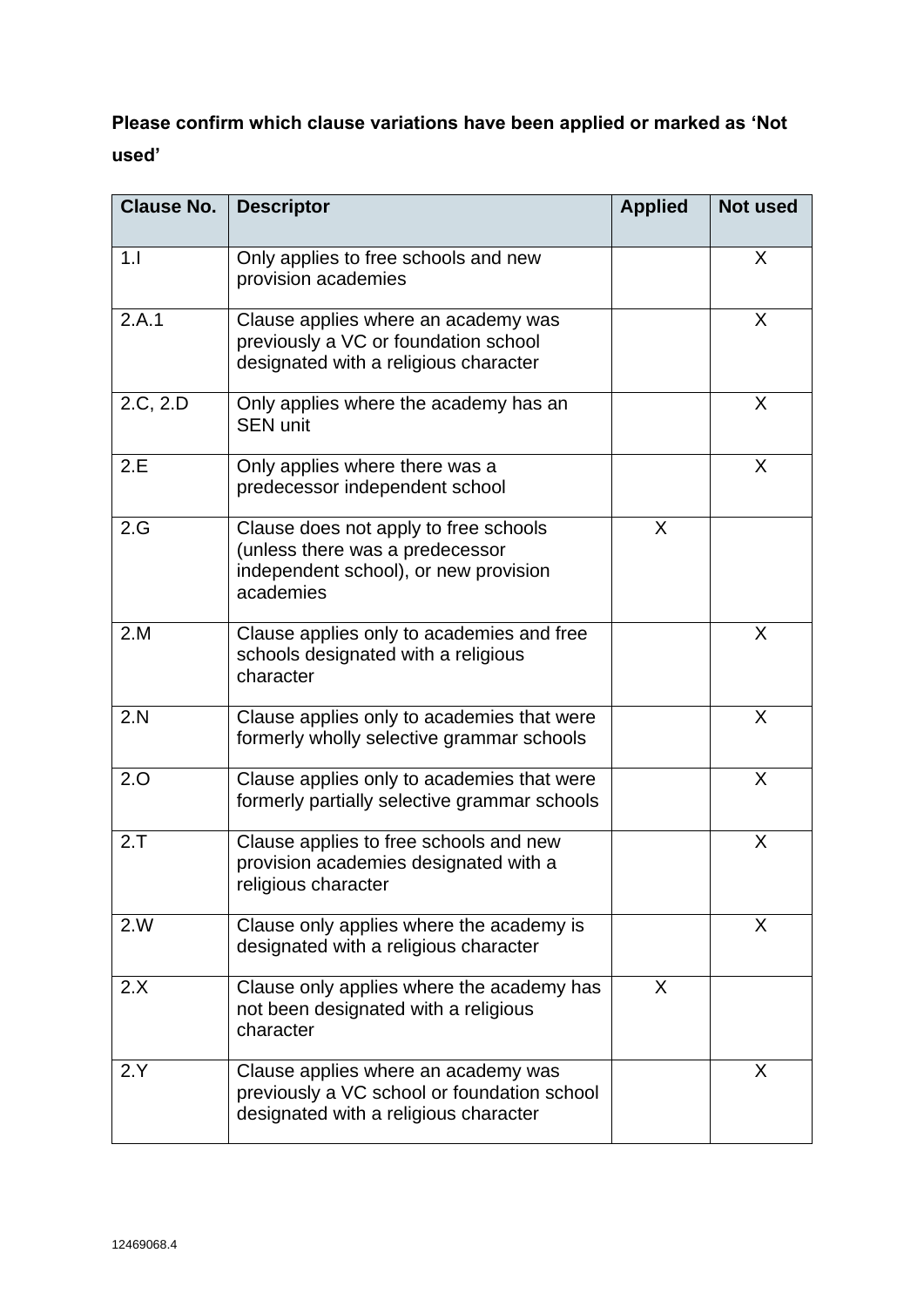| <b>Clause No.</b> | <b>Descriptor</b>                                                                                                                 | <b>Applied</b> | <b>Not used</b> |
|-------------------|-----------------------------------------------------------------------------------------------------------------------------------|----------------|-----------------|
| 2.Yc)             | Sub-clause applies if the academy is<br>designated with a denominational religious<br>character - CE etc. rather than 'Christian' |                | X               |
| $3.A - 3.F$       | Option 1 applies to converter and sponsored<br>academies: if used delete option 2                                                 | $\mathsf{X}$   |                 |
| $3.A - 3.F$       | Option 2 applies to free schools and new<br>provision academies: if used delete option 1                                          |                | X               |
| 3.H               | Clause relating to Start-up only applies in<br>some cases (does not apply to academy<br>converters)                               |                | X               |
| 3. J              | Clause only applies to full sponsored and<br>intermediate sponsored academies with<br>approved Academy Action Plans               |                | X               |
| 3.K               | Clause does not apply to free schools<br>(unless there was a predecessor<br>independent school), or new provision<br>academies    | X              |                 |
| 5.G.1             | Clause applies only to a boarding<br>academy/free school.                                                                         |                | X               |
| 5.1               | Clause only applies to sponsored<br>academies                                                                                     |                | X               |
| 5.K               | Clause applies to free schools and may be<br>applied to new provision academies                                                   |                | X               |
| 5.L               | Clause applies to free schools and may be<br>applied to new provision academies                                                   |                | X               |
| 5.M               | Clause applies to free schools and may be<br>applied to new provision academies                                                   |                | X               |
| 5.N               | Clause applies to free schools and may be<br>applied to new provision academies                                                   |                | X               |
| 5.0               | Clause applies to free schools and may be<br>applied to new provision academies                                                   |                | X               |
| 6.H               | Clause only applies to schools which are<br>designated with a Church of England or<br>Roman Catholic character                    |                | X               |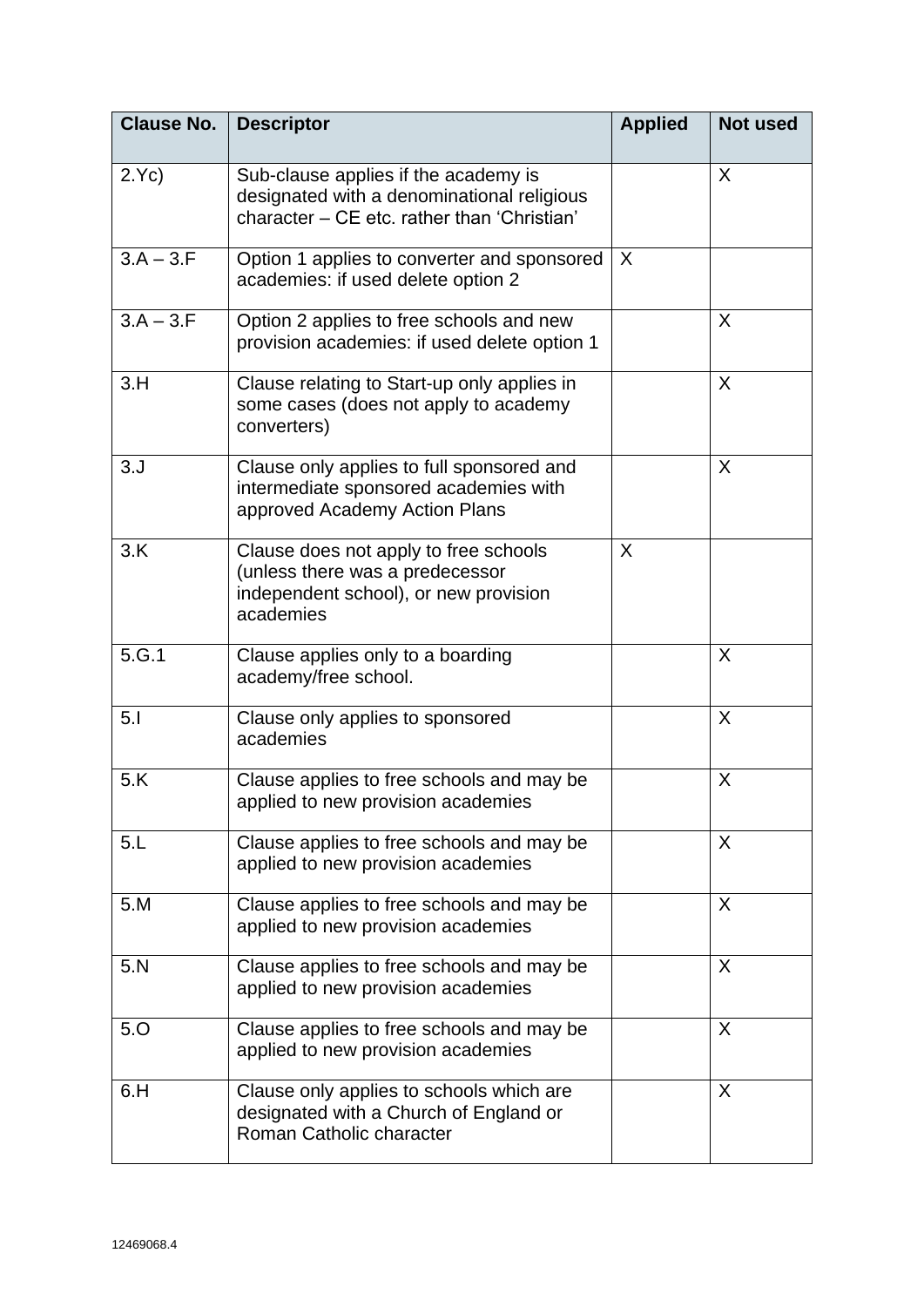**Please identify any other variations from the model that apply to this academy (e.g. clauses relating to PFI, or any required because the multi academy trust includes academies designated with different religious characters, or a mixture of those designated with a religious character, and those which are not):**

**Additional clauses will be supplied by your project lead if needed.**

| <b>Clause</b> | <b>Amendment</b>                                                           |
|---------------|----------------------------------------------------------------------------|
| No.           |                                                                            |
| 1.G, 1.H      | Clauses amended as the Academy opened before transferring to the           |
| and 2.G       | Academy Trust.                                                             |
| 4J - 4K       | References to "Academy Trust" have been changed where appropriate          |
|               | to lower case where this is referring to a different academy trust to East |
|               | <b>Midlands Education Trust.</b>                                           |
| Execution     | Deleted as the Supplemental Agreement forms a schedule to a deed of        |
| Clause        | novation and variation and so is not separately executed.                  |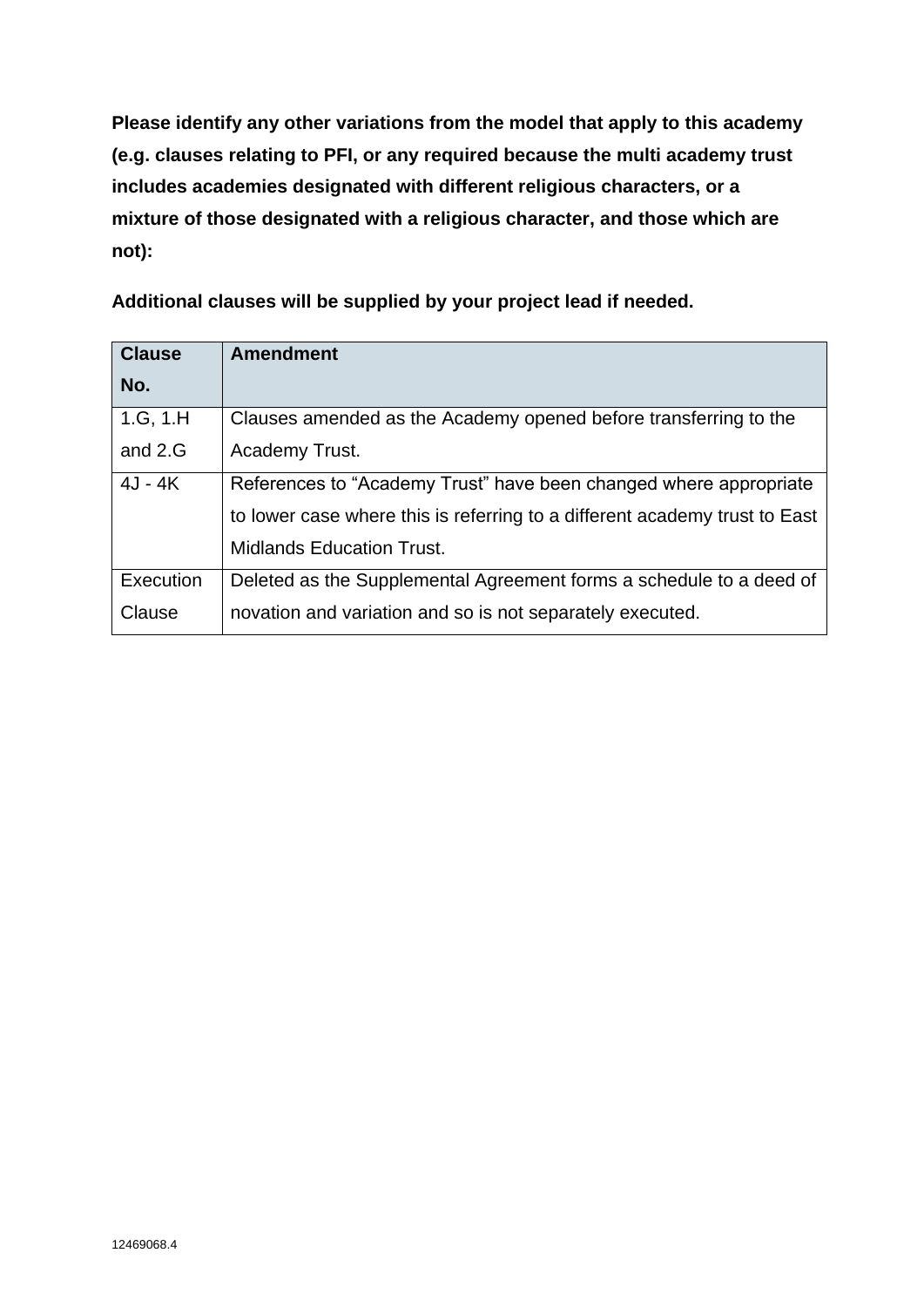# <span id="page-7-0"></span>**1. ESTABLISHING THE ACADEMY**

1.A This Agreement made between the Secretary of State for Education and East Midlands Education Trust is supplemental to the master funding agreement made between the same parties and dated 31 October 2018 (the "**Master Agreement**").

# <span id="page-7-1"></span>**Definitions and interpretation**

- 1.B Except as expressly provided in this Agreement words and expressions defined in the Master Agreement will have those same meanings in this Agreement.
- 1.C The following capitalised words and expressions will have the following meanings:

"The **Academy**" means Limehurst Academy.

**"Coasting"** has the meaning given by regulations under subsection (3) of section 60B of the Education and Inspections Act 2006 in relation to a school to which that section applies.

"**SEN**" means Special Educational Needs and the expressions "**special educational needs**" and "**special educational provision**" have the meaning set out in sections 20(1) and 21(2) of the Children and Families Act 2014.

"**Termination Notice**" means a notice sent by the Secretary of State to the Academy Trust, terminating this Agreement on the date specified in the notice.

"**Termination Warning Notice**" means a notice sent by the Secretary of State to the Academy Trust, stating his intention to terminate this Agreement.

- 1.D The Interpretation Act 1978 applies to this Agreement as it applies to an Act of Parliament.
- 1.E Reference in this Agreement to clauses and annexes will, unless otherwise stated, be to clauses and annexes to this Agreement.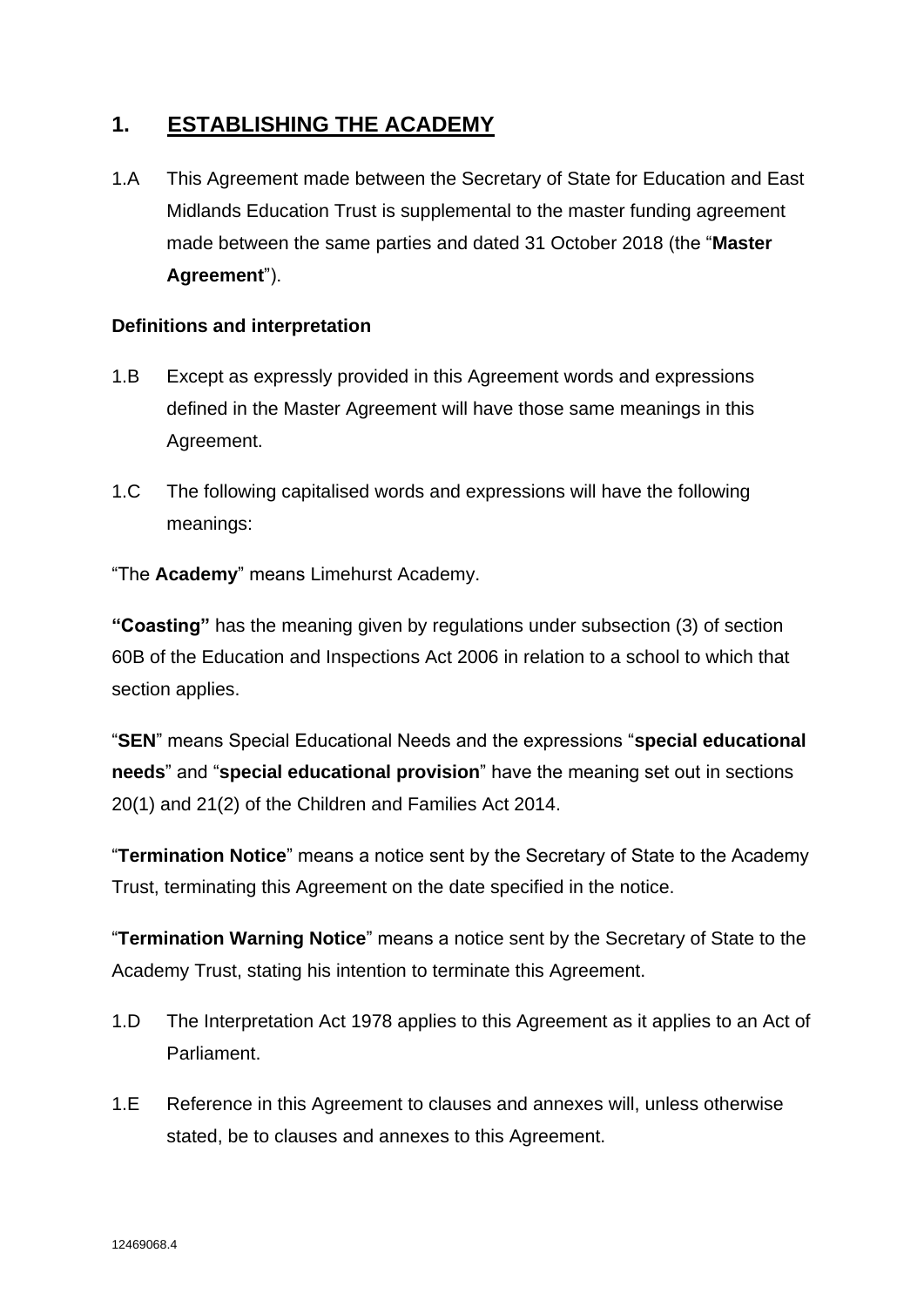# <span id="page-8-0"></span>**The Academy**

- 1.F The Academy is a Mainstream Academy as defined in clause 1.4 of the Master Agreement.
- 1.G The Academy Trust will maintain the Academy in accordance with the Master Agreement and this Agreement.
- 1.H The Academy opened on 1 September 2011 and transferred to the operation of the Academy Trust on 1 January 2021.
- 1.I Not used.

# <span id="page-8-1"></span>**2. RUNNING OF THE ACADEMY**

# <span id="page-8-2"></span>**Teachers and staff**

- 2.A Subject to clause 2.A.2 and 7.A of this Agreement and section 67 of the Children and Families Act 2014, the Academy Trust may, in accordance with any relevant Guidance, employ anyone it believes is suitably qualified or is otherwise eligible to plan and prepare lessons and courses for pupils, teach pupils, and assess and report on pupils' development, progress and attainment.
- 2.A.1 Not used.
- 2.A.2 The Academy Trust must designate a staff member at the Academy as responsible for promoting the educational achievement of registered pupils at the Academy who are being looked after by an LA, or are no longer looked after by an LA because of an adoption, special guardianship or child arrangements order, or because they have been adopted from 'state care' outside England and Wales, and in doing so must comply with the law, regulations and guidance that apply to maintained schools. The Academy Trust must ensure the designated person undertakes appropriate training and has regard to any guidance issued by the Secretary of State.

# <span id="page-8-3"></span>**Pupils**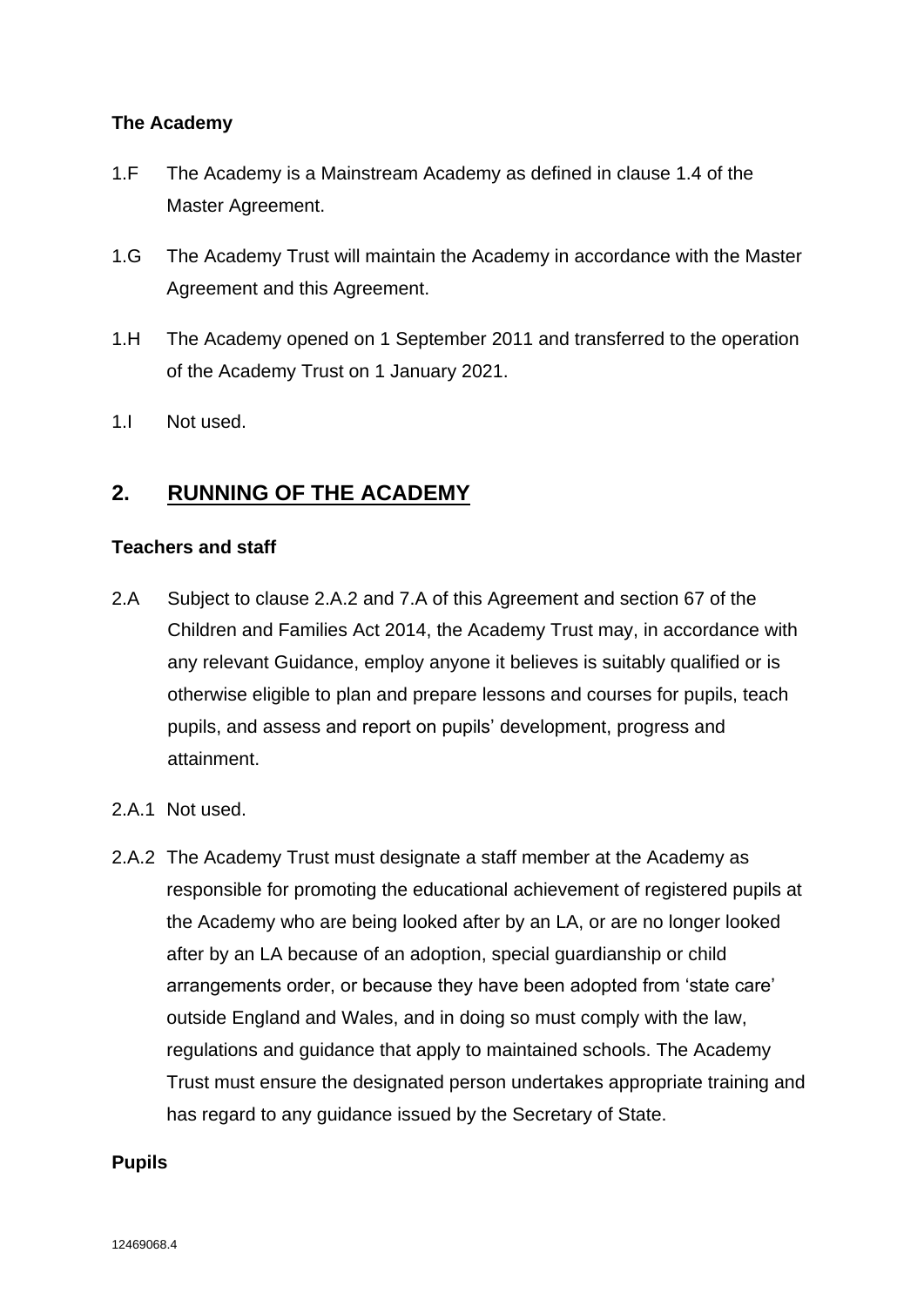2.B The planned capacity of the Academy is [600] [650] in the age range 11-16 years. The Academy will be an all ability inclusive school.

# <span id="page-9-0"></span>**SEN unit**

- 2.C Not used.
- 2.D Not used.

# <span id="page-9-1"></span>**Charging**

2.E Not used.

# <span id="page-9-2"></span>**Admissions**

- 2.F Subject to clauses 2.K– 2.L the Academy Trust will act in accordance with, and will ensure that its Independent Appeal Panel is trained to act in accordance with, the School Admissions Code and School Admission Appeals Code published by the DfE (the "Codes") and all relevant admissions law as they apply to foundation and voluntary aided schools, and with equalities law. Reference in the Codes or legislation to "admission authorities" will be deemed to be references to the Academy Trust.
- 2.G Pupils on roll in a Predecessor School which was a maintained or independent school transferred automatically to the Academy on opening. All children already offered a place at that Predecessor School were admitted to the Academy.
- 2.H The Academy Trust must participate in the local Fair Access Protocol. The Academy Trust must participate in the coordinated admission arrangements operated by the LA in whose area the Academy is situated. If the Academy is a free school, the Academy Trust is not required to participate in coordination for its first intake of pupils.
- 2.I Not used.
- 2.J Not used.
- 2.K Not used.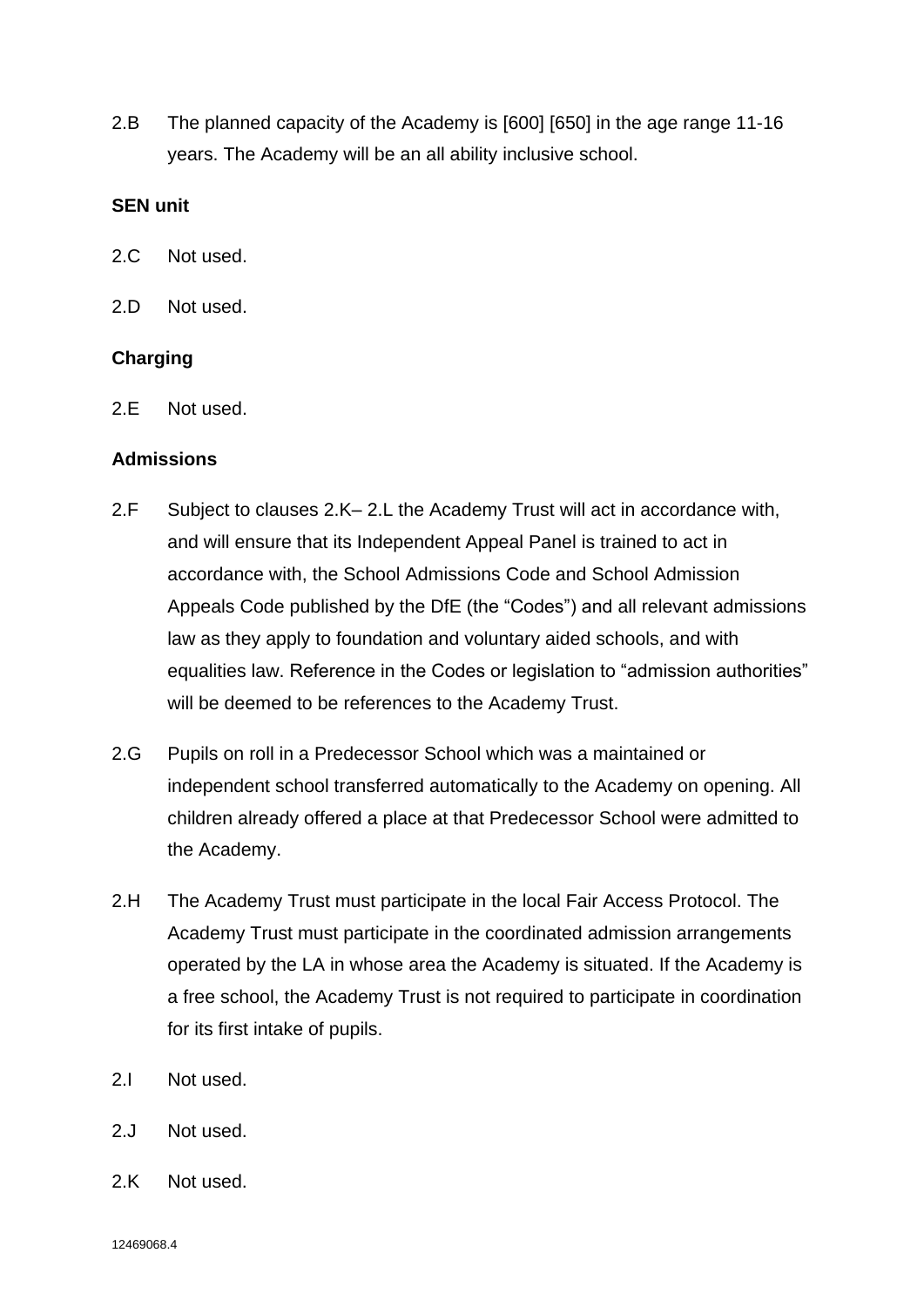- 2.L The Secretary of State may:
	- a) direct the Academy Trust to admit a named pupil to the Academy:
		- i. following an application from an LA including complying with a school attendance order as defined in section 437 of the Education Act 1996. Before doing so the Secretary of State will consult the Academy Trust; or
		- ii. where in relation to a specific child or children the Academy Trust has failed to act in accordance with the Codes or this Agreement or has otherwise acted unlawfully; or
	- b) direct the Academy Trust to amend its admission arrangements where they do not comply with the Codes or this Agreement, or are otherwise unlawful.
- 2.M Not used.
- 2.N Not used.
- 2.O Not used.
- 2.P The Academy Trust must make arrangements to ensure an independent appeals panel is established for the Academy and its clerk and members are trained to act in accordance with the Codes. The Academy Trust must ensure that parents and 'relevant children' (as described in the Codes) are informed of their right to appeal to an Independent Appeal Panel if they are dissatisfied with an admission decision of the Academy Trust. The arrangements for appeals must comply with the Codes as they apply to foundation and voluntary aided schools. The determination of the appeal panel is binding on all parties.
- 2.Q Subject to clause 2.R, the meaning of "**relevant area**" for the purposes of consultation requirements in relation to admission arrangements is that determined by the relevant LA for maintained schools in the area in accordance with the Education (Relevant Areas for Consultation on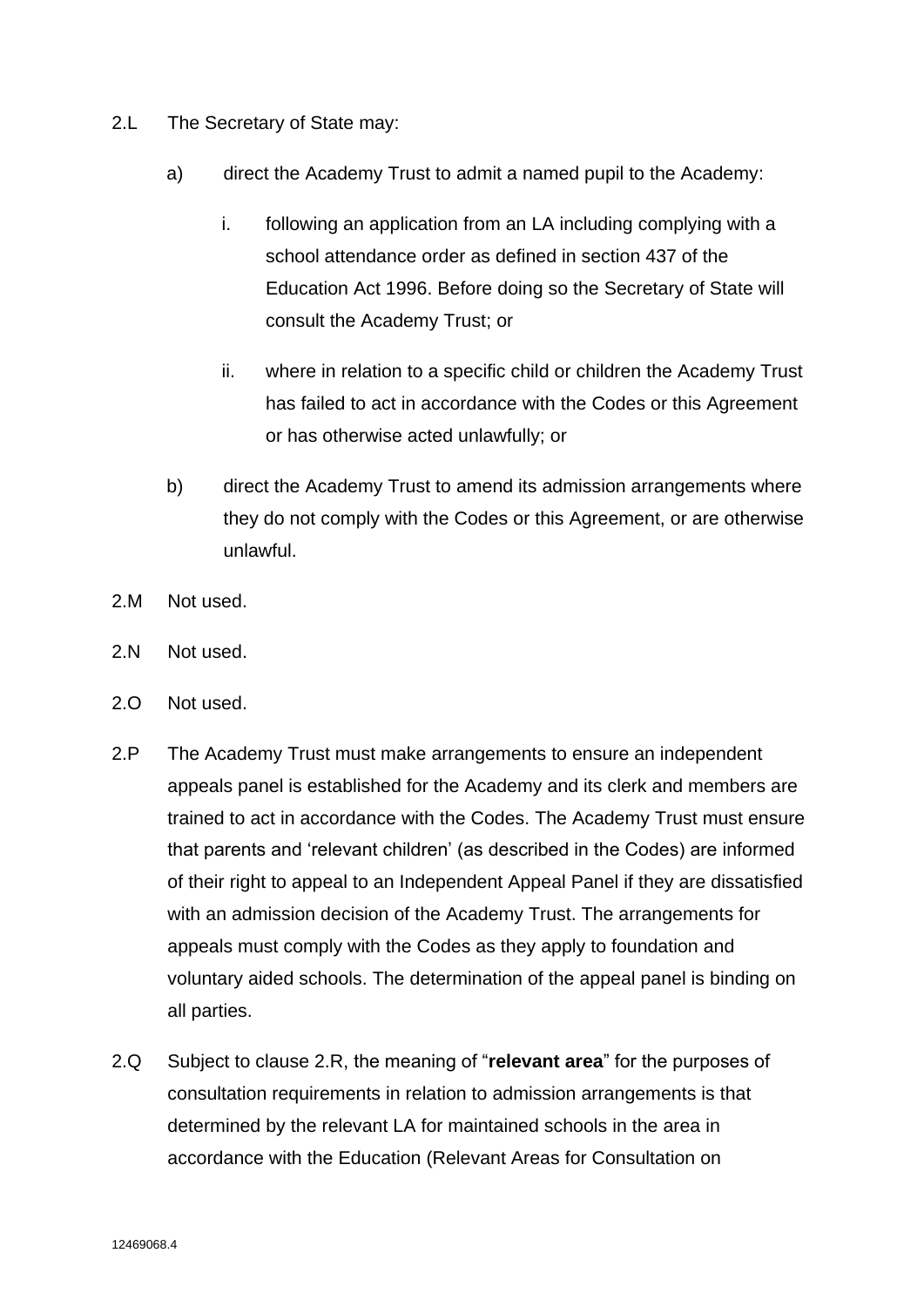Admission Arrangements) Regulations 1999.

- 2.R If the Academy does not consider the relevant area determined by the LA for the maintained schools in the area to be appropriate, it must apply to the Secretary of State by 1 August before the academic year in question for a determination of the appropriate relevant area for the Academy, setting out the reasons for this view. The Secretary of State will consult the Academy Trust and the LA in whose area the Academy is situated in reaching a decision.
- 2.S The Office of the Schools Adjudicator ("OSA") will consider objections to the Academy's admission arrangements (except objections against any agreed derogations from the provisions of the Codes specified in this funding agreement, over which it has no jurisdiction). The Academy Trust must therefore make it clear, when determining the Academy's admission arrangements, that objections should be submitted to the OSA. The OSA's determination of an objection is binding on the Academy and the Academy Trust must make appropriate changes to its admission arrangements to give effect to the Adjudicator's decision within two months of the decision (or by 28 February following the decision, whichever is sooner), unless an alternative timescale is specified by the Adjudicator.
- 2.T Not used.

# <span id="page-11-0"></span>**Curriculum**

- 2.U The Academy Trust must provide for the teaching of religious education and a daily act of collective worship at the Academy.
- 2.V The Academy Trust must comply with section 71(1)-(6) and (8) of the School Standards and Framework Act 1998 as if the Academy were a community, foundation or voluntary school, and as if references to "religious education" and "religious worship" in that section were references to the religious education and religious worship provided by the Academy in accordance with clause 2.X.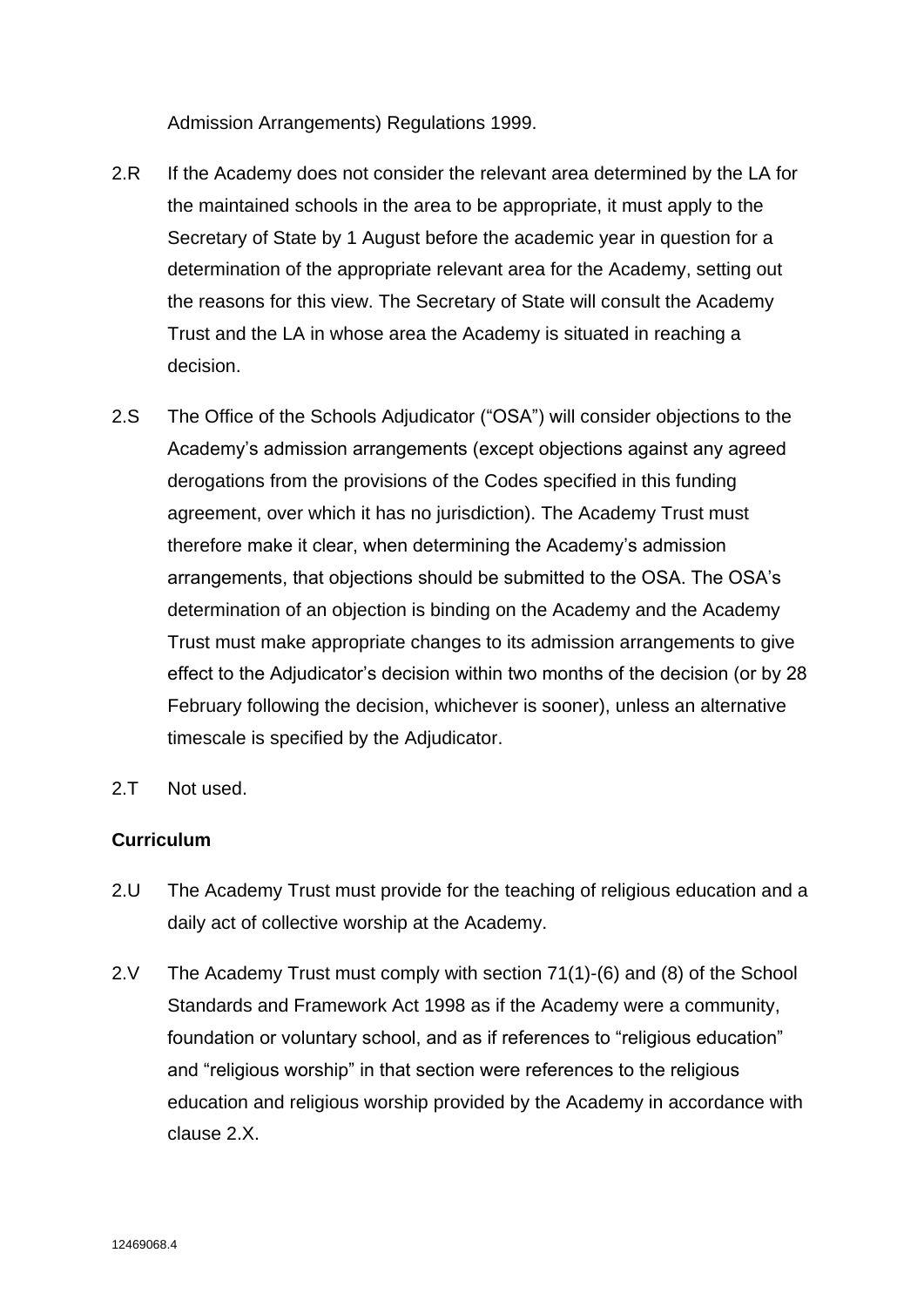- 2.W Not used.
- 2.X **Subject to clause 2.V, where the Academy has not been designated with a religious character (in** accordance with section 124B of the School Standards and Framework Act 1998 or further to section 6(8) of the Academies Act 2010):
	- a) provision must be made for religious education to be given to all pupils at the Academy in accordance with the requirements for agreed syllabuses in section 375(3) of the Education Act 1996 and paragraph 2(5) of Schedule 19 to the School Standards and Framework Act 1998;
	- b) the Academy must comply with section 70(1) of, and Schedule 20 to, the School Standards and Framework Act 1998 as if it were a community, foundation or voluntary school which does not have a religious character, except that paragraph 4 of that Schedule does not apply. The Academy may apply to the Secretary of State for consent to be relieved of the requirement imposed by paragraph 3(2) of that Schedule.
- 2.Y Not used.
- 2.Z The Academy Trust must have regard to any Guidance, further to section 403 of the Education Act 1996, on sex and relationship education to ensure that children at the Academy are protected from inappropriate teaching materials and that they learn the nature of marriage and its importance for family life and for bringing up children. The Academy Trust must also have regard to the requirements in section 405 of the Education Act 1996, as if the Academy were a maintained school.
- 2.AA The Academy Trust must prevent political indoctrination, and secure the balanced treatment of political issues, in line with the requirements for maintained schools set out in the Education Act 1996, and have regard to any Guidance.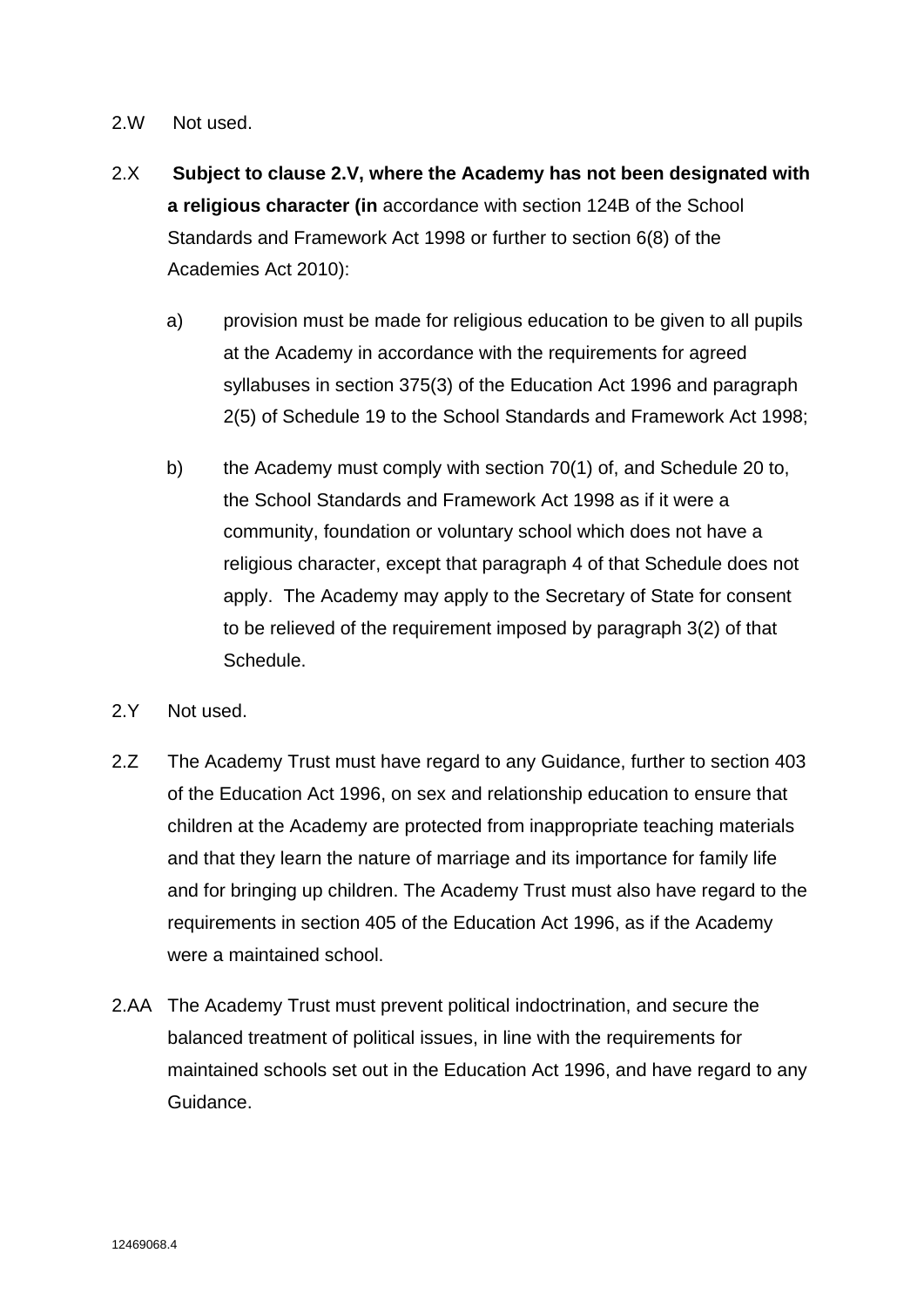# <span id="page-13-0"></span>3. **GRANT FUNDING**

#### <span id="page-13-1"></span>**Calculation of GAG**

3A-3D. Not used.

- 3.E The Secretary of State will calculate GAG based on the pupil count at the Academy. In order to calculate GAG for the Academy Financial Year in which the Academy opens, the pupil count will be determined on the same basis as that used by the relevant LA for determining the budget of the maintained Predecessor School.
- 3.F For Academy Financial Years after that referred to in clause 3.E, the basis of the pupil count for determining GAG will be:
	- a) for pupils in Year 11 and below, the Schools Census which is used to fund maintained schools for the financial year overlapping with the Academy Financial Year in question; and
	- b) for pupils in Year 12 and above, the formula which is in use at the time for maintained schools.
- 3.G The Secretary of State may, at his discretion, adjust the basis of the pupil count to take account of any diseconomies of scale which may affect the Academy if it is operating below the planned capacity in clause 2.B. If such an adjustment is made in any Academy Financial Year, this will not change the basis of the pupil count for calculating the following Academy Financial Year's GAG. If the Secretary of State has indicated that additional grant may be payable in such circumstances, the Academy Trust will bid for this additional grant based on need and providing appropriate supporting evidence. The Secretary of State may accept or refuse the bid at his discretion.
- 3.H Not used.
- 3.I The Secretary of State recognises that if a Termination Notice or a Termination Warning Notice is served, or the Master Agreement is otherwise terminated, the intake of new pupils during the notice period may decline and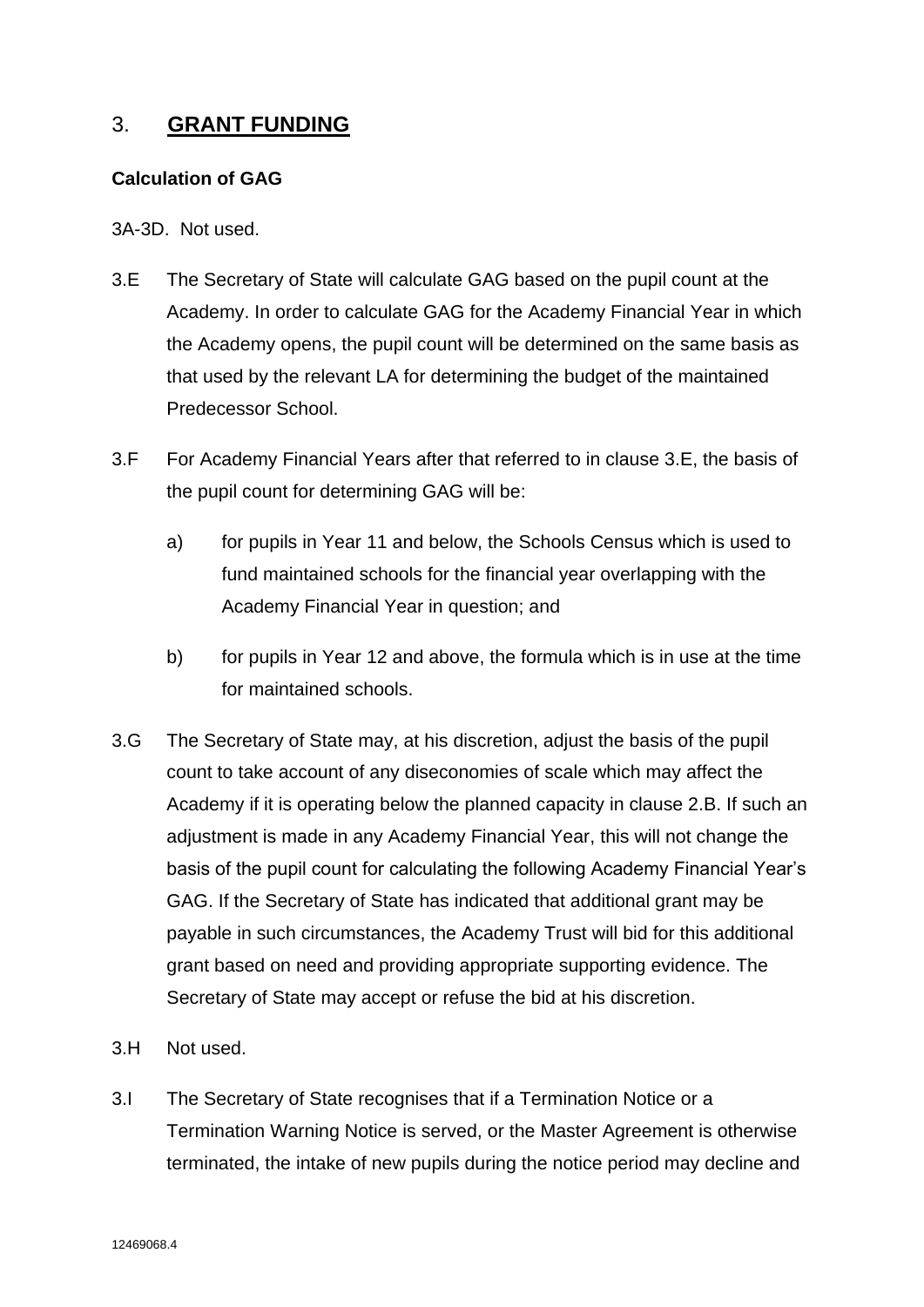therefore payments based on the number of pupils attending the Academy may be insufficient to meet the Academy's needs. In these circumstances the Secretary of State may pay a larger GAG in the notice period, to enable the Academy to operate effectively.

# <span id="page-14-0"></span>**Other relevant funding**

- 3.J Not used.
- 3.K The Secretary of State may pay the Academy Trust's costs in connection with the transfer of employees from a Predecessor School under the Transfer of Undertakings (Protection of Employment) Regulations 2006. Such payment will be agreed on a case-by-case basis. The Academy Trust must not budget for such a payment unless the Secretary of State confirms in writing that it will be paid.

# **Carrying forward of funds**

3.L Any additional grant made in accordance with clause 3.I, for a period after the Secretary of State has served a Termination Notice or a Termination Warning Notice under this Agreement, or otherwise terminates the Master Agreement, may be carried forward without limitation or deduction until the circumstances set out in clause 3.I cease to apply or the Academy closes.

# <span id="page-14-1"></span>4. **LAND**

"**Land**" means the leasehold land at Limehurst Academy, Bridge Street, Loughborough, Leicestershire, LE11 1NH being the land registered with title number LT439291 and demised by the Lease.

"**Lease**" means the lease or other occupational agreement between the Academy Trust and a third party (the "**Landlord**") under which the Academy Trust derives title to the Land.

"**Property Notice**" means any order, notice, proposal, demand or other requirement issued by any competent authority (including the Landlord) which materially affects the Academy Trust's ability to use the Land for the purposes of the Academy.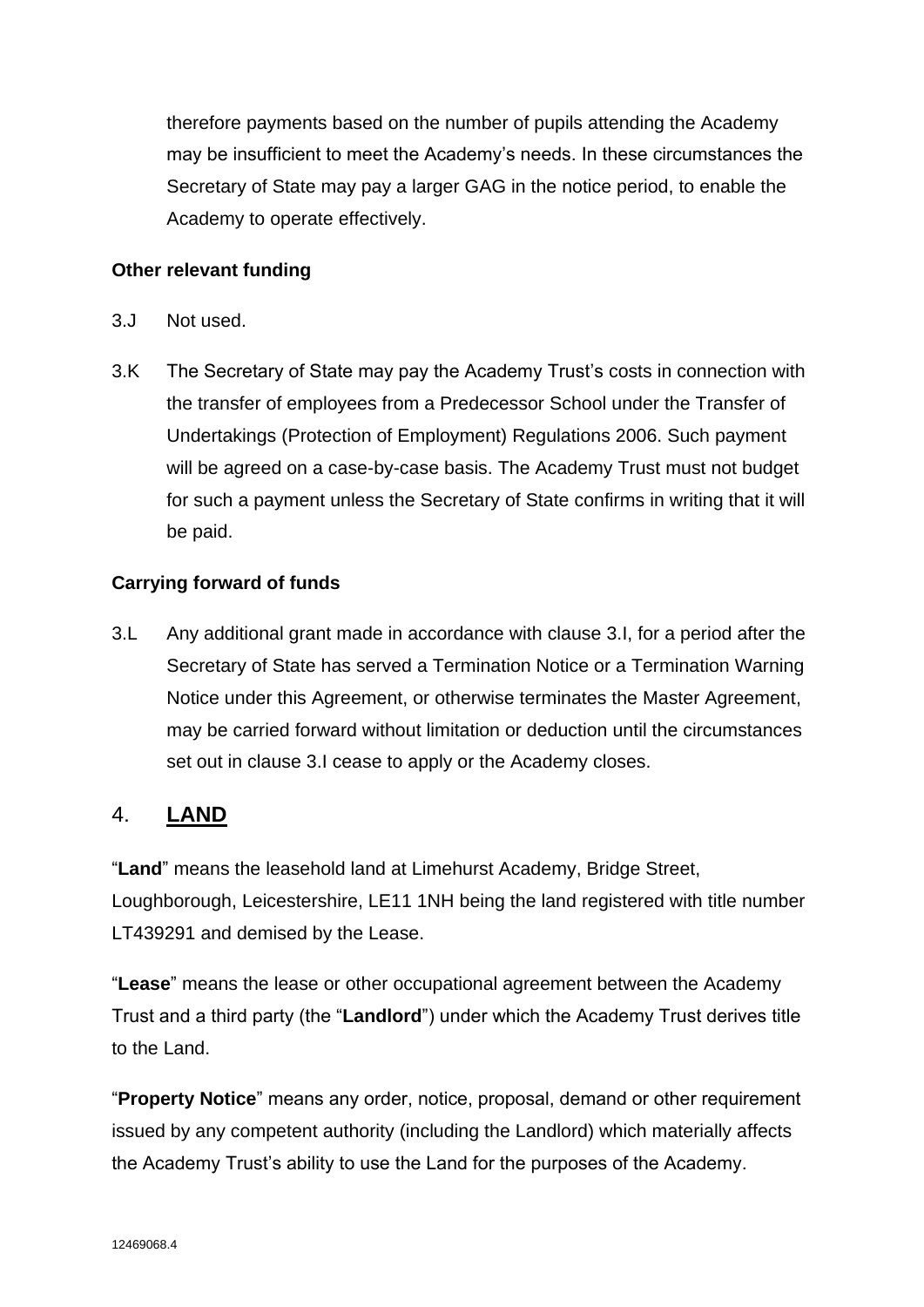# **Restrictions on Land transfer**

# 4.A The Academy Trust must:

a) within 28 days of the signing of this Agreement in circumstances where the Land is transferred to the Academy Trust prior to the date of this Agreement, or otherwise within 28 days of the transfer of the Land to the Academy Trust, apply to the Land Registry using Form RX1 for the following restriction (the "Restriction") to be entered in the proprietorship register for the Land:

*No disposition of the registered estate by the proprietor of the registered estate is to be registered without a written consent signed by the Secretary of State for Education, of Sanctuary Buildings, Great Smith Street, London SW1P 3BT;*

- b) take any further steps reasonably required to ensure that the Restriction is entered on the proprietorship register;
- c) promptly confirm to the Secretary of State when the Restriction has been registered;
- d) if it has not registered the Restriction, permit the Secretary of State to do so in its place; and
- e) not, without the Secretary of State's consent, apply to disapply, modify, cancel or remove the Restriction, whether by itself, a holding company, a subsidiary company, or a receiver, administrator or liquidator acting in the name of the Academy Trust.

# **Obligations of the Academy Trust**

- 4.B The Academy Trust must keep the Land clean and tidy and make good any damage or deterioration to the Land. The Academy Trust must not do anything to lessen the value or marketability of the Land without the Secretary of State's consent.
- 4.C The Academy Trust must comply with the Lease and promptly enforce its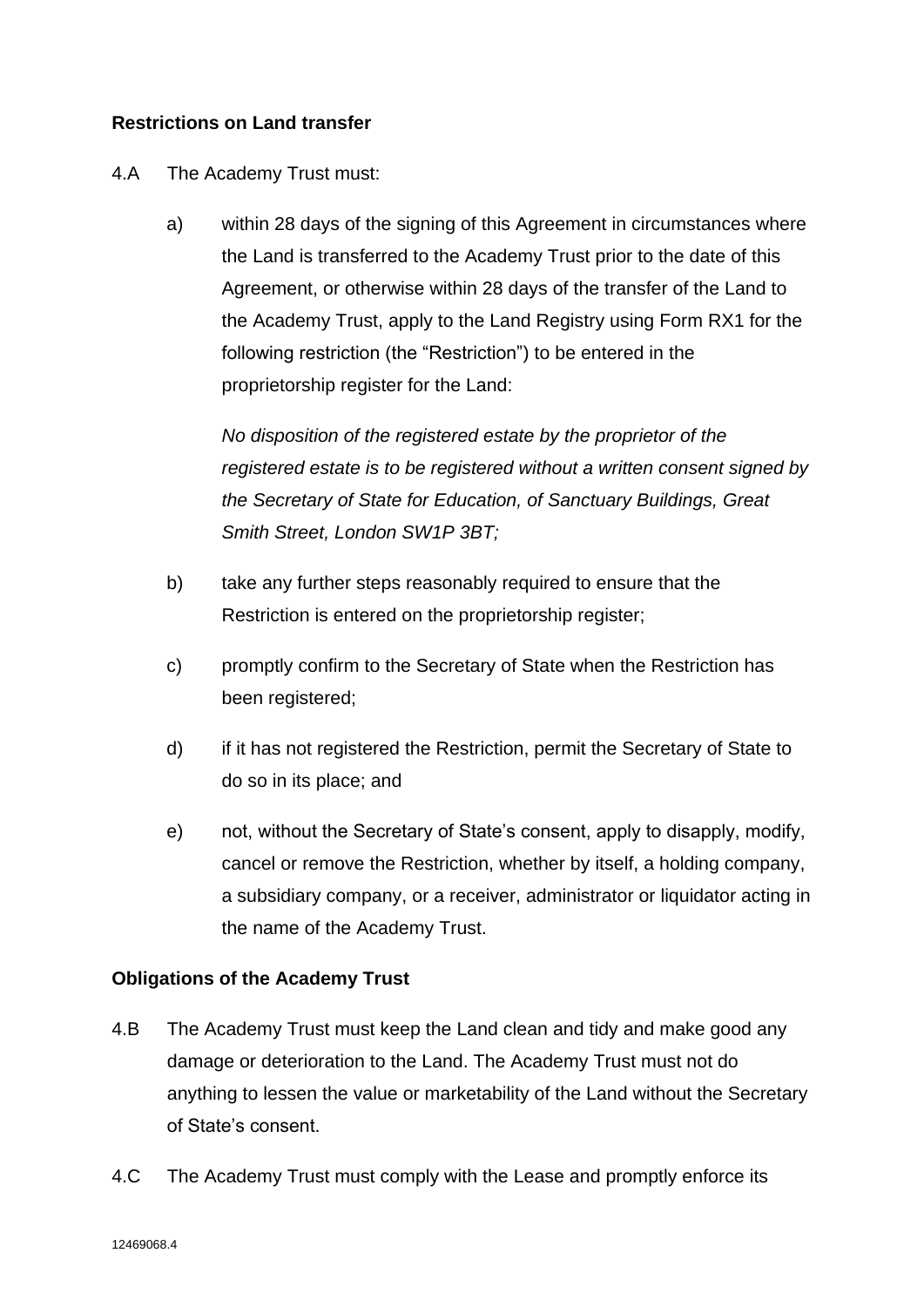rights against the Landlord.

- 4.D The Academy Trust must not, without the Secretary of State's consent:
	- a) terminate, vary, surrender, renew, dispose of or agree any revised rent under the Lease;
	- b) grant any consent or licence; or
	- c) create or allow any encumbrance; or
	- d) part with or share possession or occupation; or
	- e) enter into any onerous or restrictive obligations,

in respect of all or part of the Land.

#### **Option**

4.E The Academy Trust grants and the Secretary of State accepts an option (the "**Option**") to acquire the Land at nil consideration. The Secretary of State may exercise the Option in writing on termination of this Agreement. If the Option is exercised, completion will take place 28 days after the exercise date in accordance with the Law Society's Standard Conditions of Sale for Commercial Property in force at that date.

# **Option Notice**

- 4.F The Academy Trust:
	- a) must, within 14 days after acquiring the Land or, if later, after signing this Agreement, apply to the Land Registry on Form AN1 (including a copy of this Agreement) for a notice of the Option (the "**Option Notice**") to be entered in the register, taking any further steps required to have the Option Notice registered and promptly confirming to the Secretary of State when this has been done;
	- b) if it has not registered the Option Notice, agrees that the Secretary of State may apply to register it using Form UN1;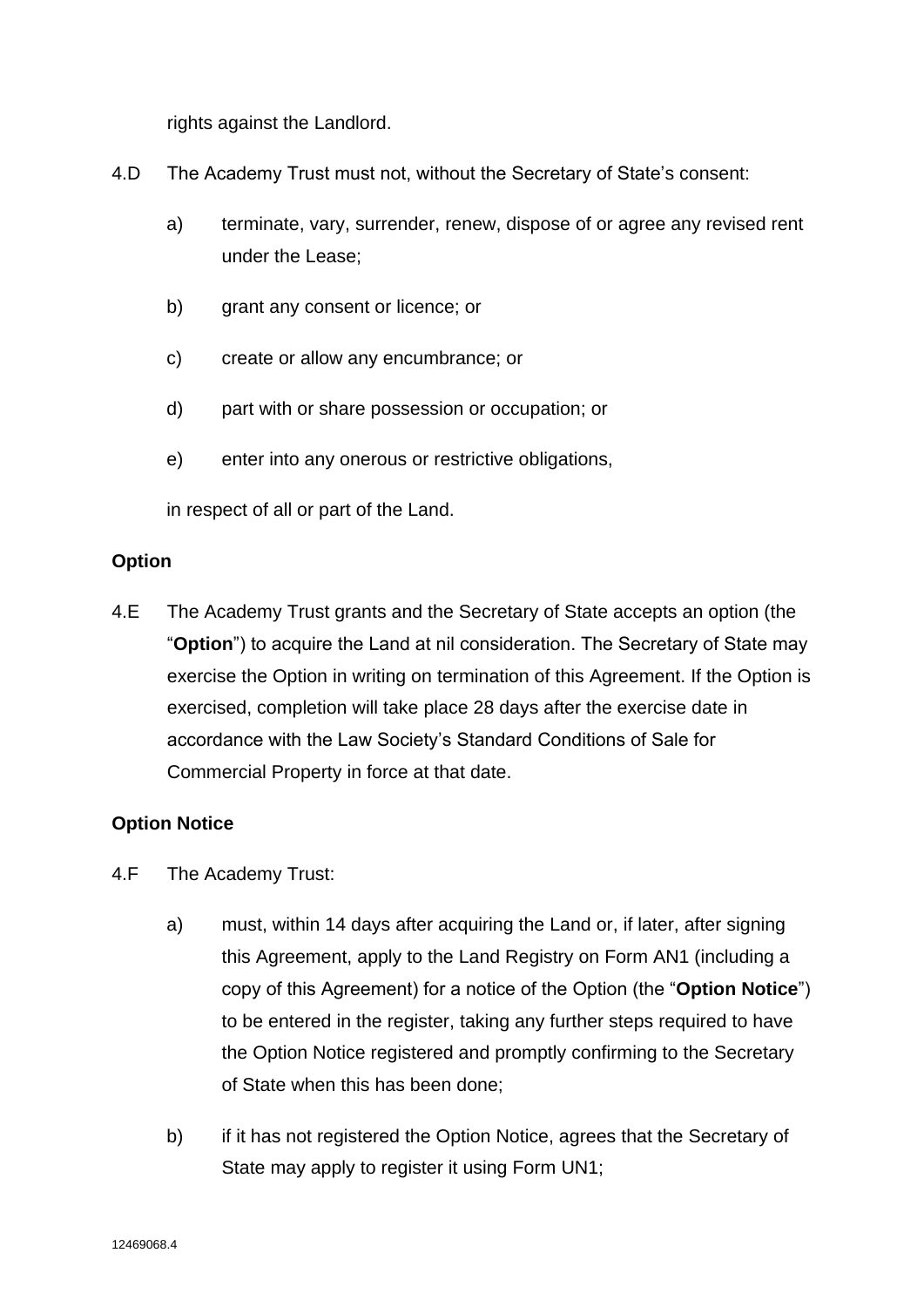- c) must not, without the Secretary of State's consent, apply to disapply, modify or remove the Option Notice, whether by itself, a holding company, a subsidiary company, or a receiver, administrator or liquidator acting in the name of the Academy Trust, and
- d) must, in the case of previously unregistered land, within 14 days after acquiring the Land or, if later, after signing this Agreement, apply to register a Class C(iv) land charge in the Land Charges Registry, and send the Secretary of State a copy of the relevant entry within 7 days after the registration has been completed. If the Secretary of State considers that the Academy Trust has not complied with this clause, he may apply to secure the registration.

# **Property Notices**

- 4.G If the Academy Trust receives a Property Notice, it must:
	- a) send a copy of it to the Secretary of State within 14 days, stating how the Academy Trust intends to respond to it;
	- b) promptly give the Secretary of State all the information he asks for about it;
	- c) allow the Secretary of State to take all necessary action, with or instead of the Academy Trust, to comply with it, and
	- d) use its best endeavours to help the Secretary of State in connection with it.

# **Breach of Lease**

- 4.H If the Academy Trust is, or if it is reasonably foreseeable that it will be, in material breach of the Lease, the Academy Trust must immediately give written notice to the Secretary of State stating what the breach is and what action the Academy Trust has taken or proposes to take to remedy it, including timescales where appropriate.
- 4.I After notifying the Secretary of State under clause 4.H, the Academy Trust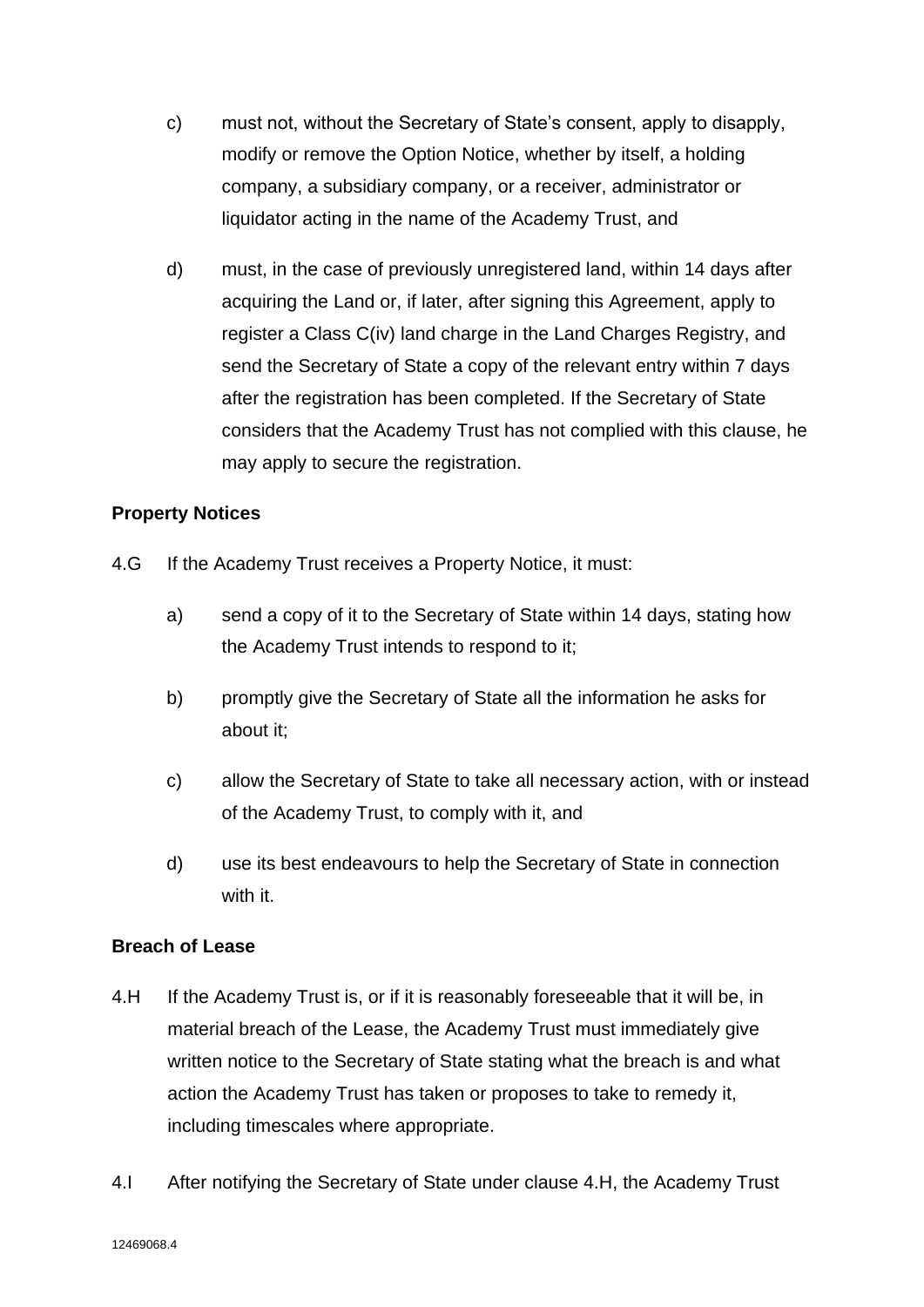must:

- a) promptly give the Secretary of State all the information he asks for about the breach;
- b) allow the Secretary of State to take all necessary action, with or instead of the Academy Trust, to remedy or prevent the breach, and
- c) use its best endeavours to help the Secretary of State to remedy or prevent the breach.

# **Sharing the Land**

- 4.J Where:
	- a) the Secretary of State identifies basic or parental need for additional places in the area in which the Academy is situated; and
	- b) the Secretary of State then considers that not all the Land is needed for the operation of the Academy at planned capacity,

the Secretary of State must consult with the Academy Trust to determine whether part of the Land could be demised or sublet to another academy trust, as the Secretary of State considers appropriate, for the purpose of that academy trust establishing and maintaining an educational institution on the Land.

4.K To the extent the Academy Trust and the Secretary of State agree to part of the Land being demised or sublet in accordance with clause 4.J, the Academy Trust must use its best endeavours to procure either the approval of the Landlord or any necessary amendments to the Lease in order to enable it to share occupation of the Land with the incoming academy trust and to provide the incoming academy trust with security of tenure over the Land occupied by it, and shall enter into any legal arrangements which the Secretary of State requires for this purpose. The Secretary of State shall meet the necessary and reasonable costs incurred by the Academy Trust in connection with this clause.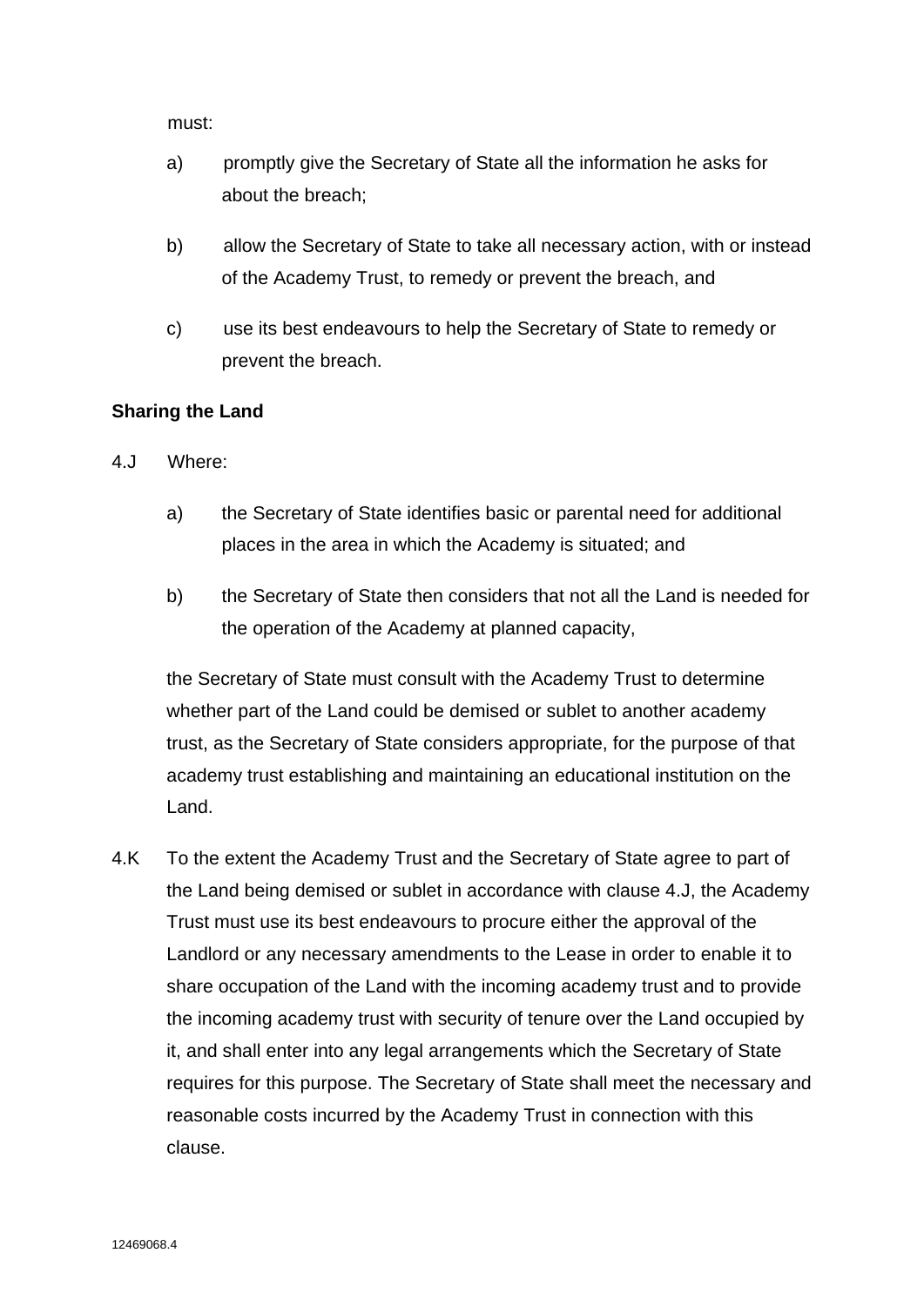- 4.L For the purposes of clause 4.J:
	- a) **a basic need** will arise when the forecast demand for pupil places in the area where the Academy is situated is greater than the existing capacity to provide them;
	- b) a **parental need** will arise when the DfE is actually aware of an additional demand for pupil places in the area where the Academy is situated, following representations from parents in that area; and
	- c) **planned capacity** has the meaning given in clause 2.B.

# <span id="page-19-0"></span>**5. TERMINATION**

# <span id="page-19-1"></span>**Termination by either party**

5.A Either party may give at least seven Academy Financial Years' notice to terminate this Agreement. Such termination would take effect on 31 August of the relevant year.

# <span id="page-19-2"></span>**Termination Warning Notice**

- 5.B The Secretary of State may serve a Termination Warning Notice where he considers that:
	- a) the Academy Trust has breached the provisions of this Agreement or the Master Agreement; or
	- b) the standards of performance of pupils at the Academy are unacceptably low; or
	- c) there has been a serious breakdown in the way the Academy is managed or governed; or
	- d) the safety of pupils or staff is threatened, including due to breakdown of discipline; or
	- e) the Academy is Coasting provided he has notified the Academy Trust that it is Coasting.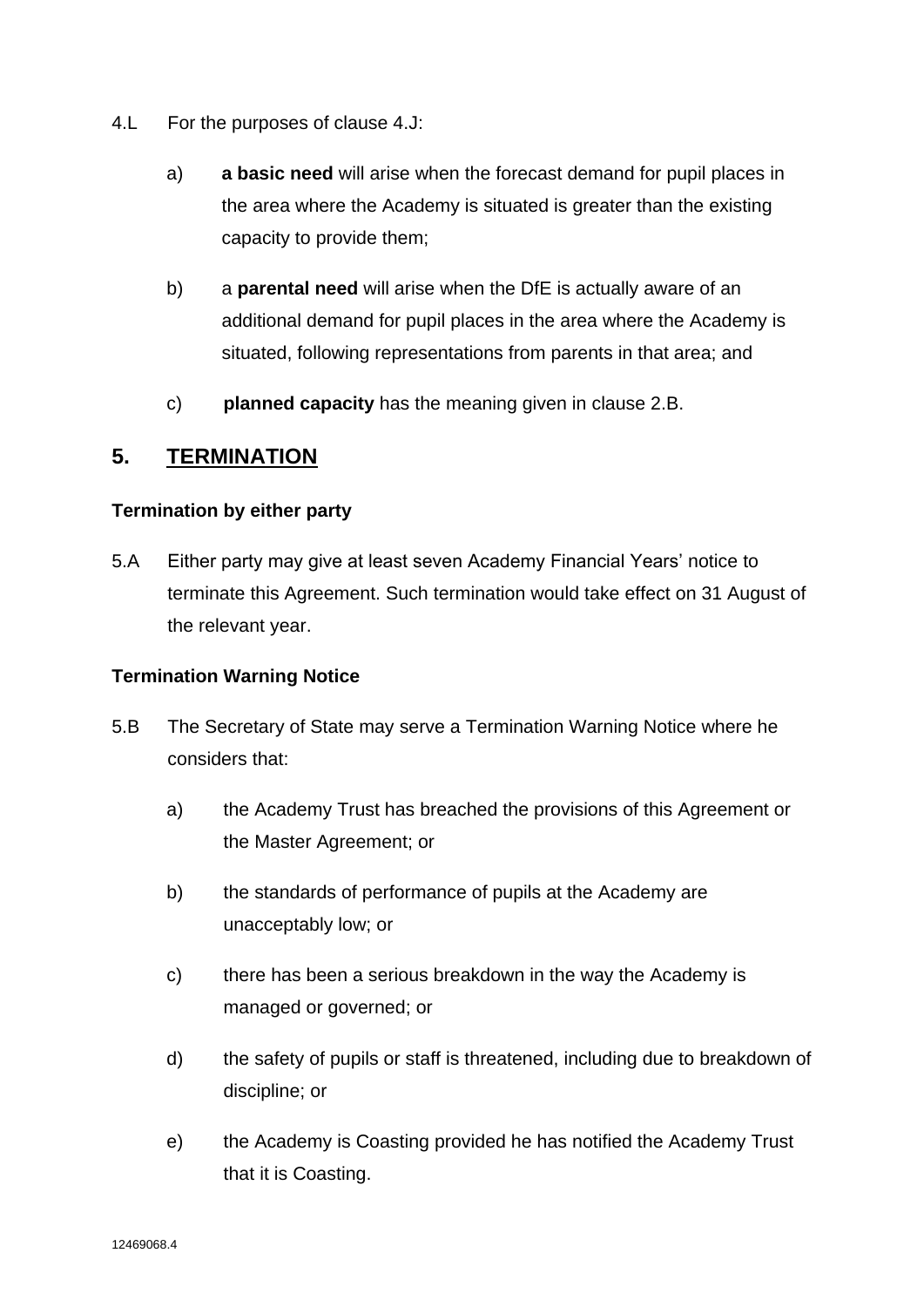- 5.C A Termination Warning Notice served under clause 5.B will specify:
	- a) the action the Academy Trust must take;
	- b) the date by which the action must be completed; and
	- c) the date by which the Academy Trust must make any representations, or confirm that it agrees to undertake the specified action.
- 5.D The Secretary of State will consider any representations from the Academy Trust which he receives by the date specified in the Termination Warning Notice. The Secretary of State may amend the Termination Warning Notice to specify further action which the Academy Trust must take, and the date by which it must be completed.
- 5.E If the Secretary of State considers that the Academy Trust has not responded to the Termination Warning Notice as specified under clause 5.C(c), or has not completed the action required in the Termination Warning Notice as specified under clauses 5.C(a) and (b) (and any further action specified under clause 5.D) he may serve a Termination Notice.

# <span id="page-20-0"></span>**Termination by the Secretary of State after inspection**

- 5.F If the Chief Inspector gives notice to the Academy Trust that:
	- a) special measures are required to be taken in relation to the Academy; or
	- b) the Academy requires significant improvement

the Secretary of State may serve a Termination Warning Notice, specifying the date by which the Academy Trust must make any representations.

- 5.G In deciding whether to give notice of his intention to terminate under clause 5.F, the Secretary of State will have due regard to the overall performance of the Academy Trust.
- 5.G.1 Not used.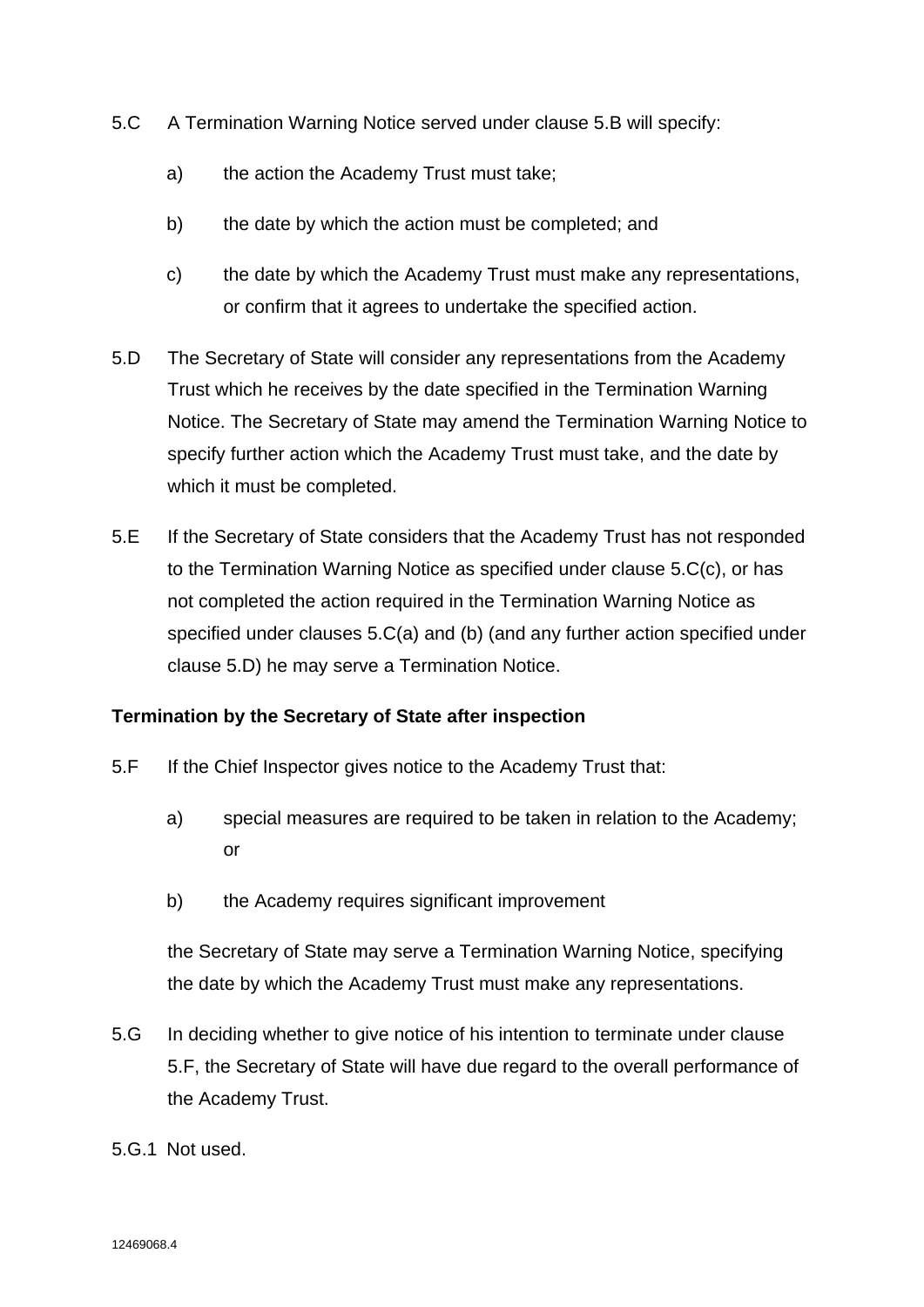- 5.H If the Secretary of State has served a Termination Warning Notice under clause 5.F and:
	- a) has not received any representations from the Academy Trust by the date specified in the notice; or
	- b) having considered the representations made by the Academy Trust remains satisfied that this Agreement should be terminated;

he may serve a Termination Notice.

5.I Not used.

# <span id="page-21-0"></span>**Termination by the Secretary of State**

- 5.J If the Secretary of State has determined that the Academy will be removed from the Register of Independent Schools and no appeal against that determination is pending, he may serve a Termination Notice.
- 5.K Not used.
- 5.L Not used.
- 5.M Not used.
- 5.N Not used.
- 5.O Not used.

#### <span id="page-21-1"></span>**Funding and admission during notice period**

- 5.P If the Secretary of State serves a Termination Notice under clause 5.A, the Academy Trust may continue during the notice period to admit pupils to the Academy, and to receive GAG and EAG, in accordance with this Agreement.
- 5.Q If the Secretary of State serves a Termination Warning Notice or a Termination Notice otherwise than under clause 5.A, the Academy Trust may continue during the notice period to admit pupils to the Academy (unless the Secretary of State specifies otherwise), and to receive GAG and EAG, in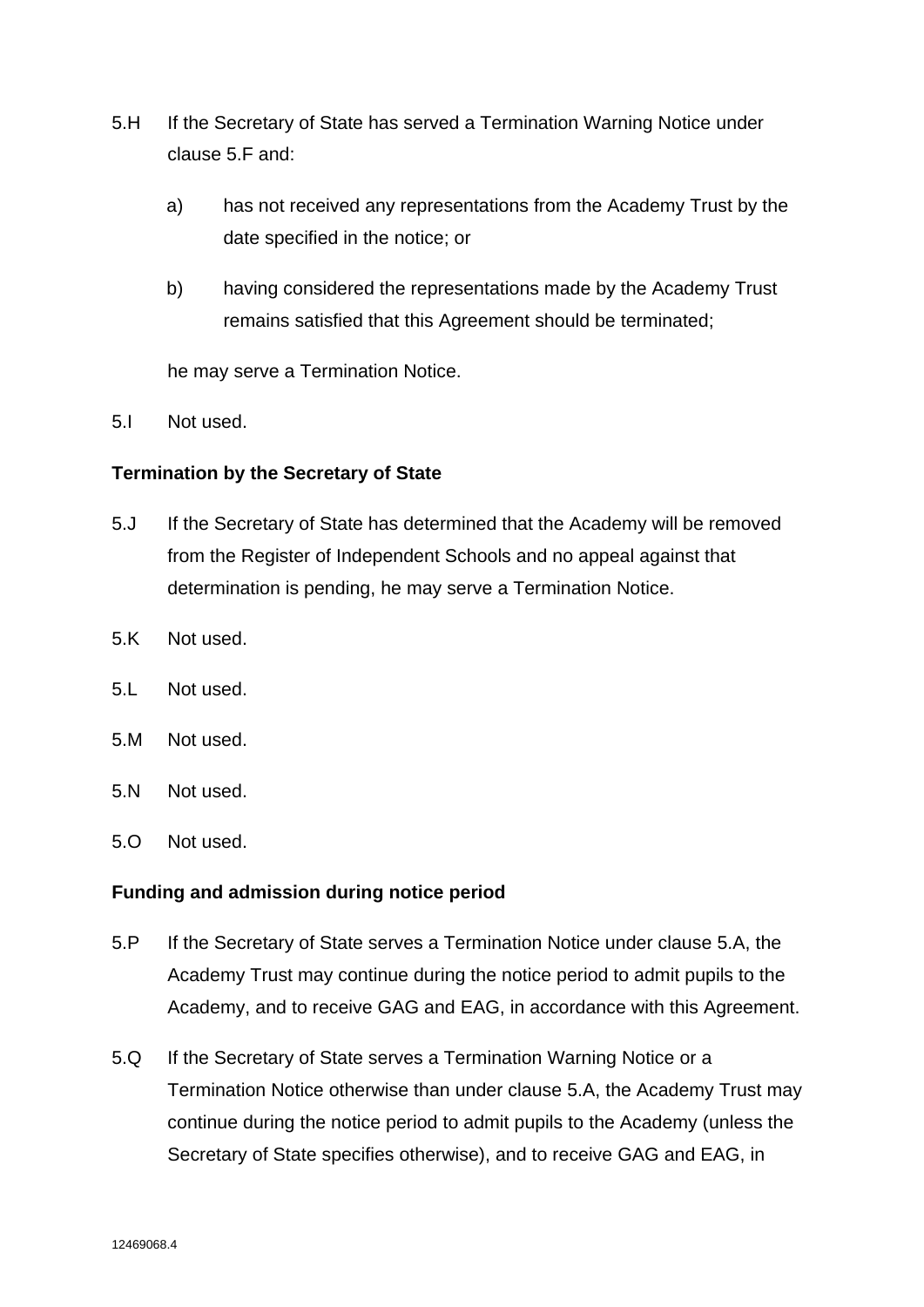accordance with this Agreement.

# <span id="page-22-0"></span>**Notice of intention to terminate by Academy Trust**

- 5.R The Secretary of State will, before the start of each Academy Financial Year, provide the Academy Trust with a final funding allocation indicating the level of GAG and EAG to be provided in the next Academy Financial Year (the **"Funding Allocation").**
- 5.S If the Academy Trust is of the opinion that, after receipt of the Funding Allocation for the next Academy Financial Year (the "**Critical Year**") and after taking into account all other resources likely to be available to the Academy, including other funds that are likely to be available to the Academy from other academies operated by the Academy Trust ("**All Other Resources**"), it is likely that the cost of running the Academy during the Critical Year would cause the Academy Trust to become insolvent (and for this reason only) then the Academy Trust may give written notice of its intention to terminate this Agreement on 31 August before the Critical Year.
- 5.T Any notice given by the Academy Trust under clause 5.S must be provided to the Secretary of State within six weeks of the Secretary of State issuing the Funding Allocation. The notice given by the Academy Trust under clause 5.S must specify:
	- a) the grounds upon which the Academy Trust's opinion is based, including:
		- i. evidence of those grounds;
		- ii. any professional accounting advice the Academy Trust has received;
		- iii. a detailed statement of steps which the Academy Trust proposes to take to ensure that the running costs of the Academy are reduced such that costs are less than the Funding Allocation and All Other Resources, and the period of time within which such steps will be taken; and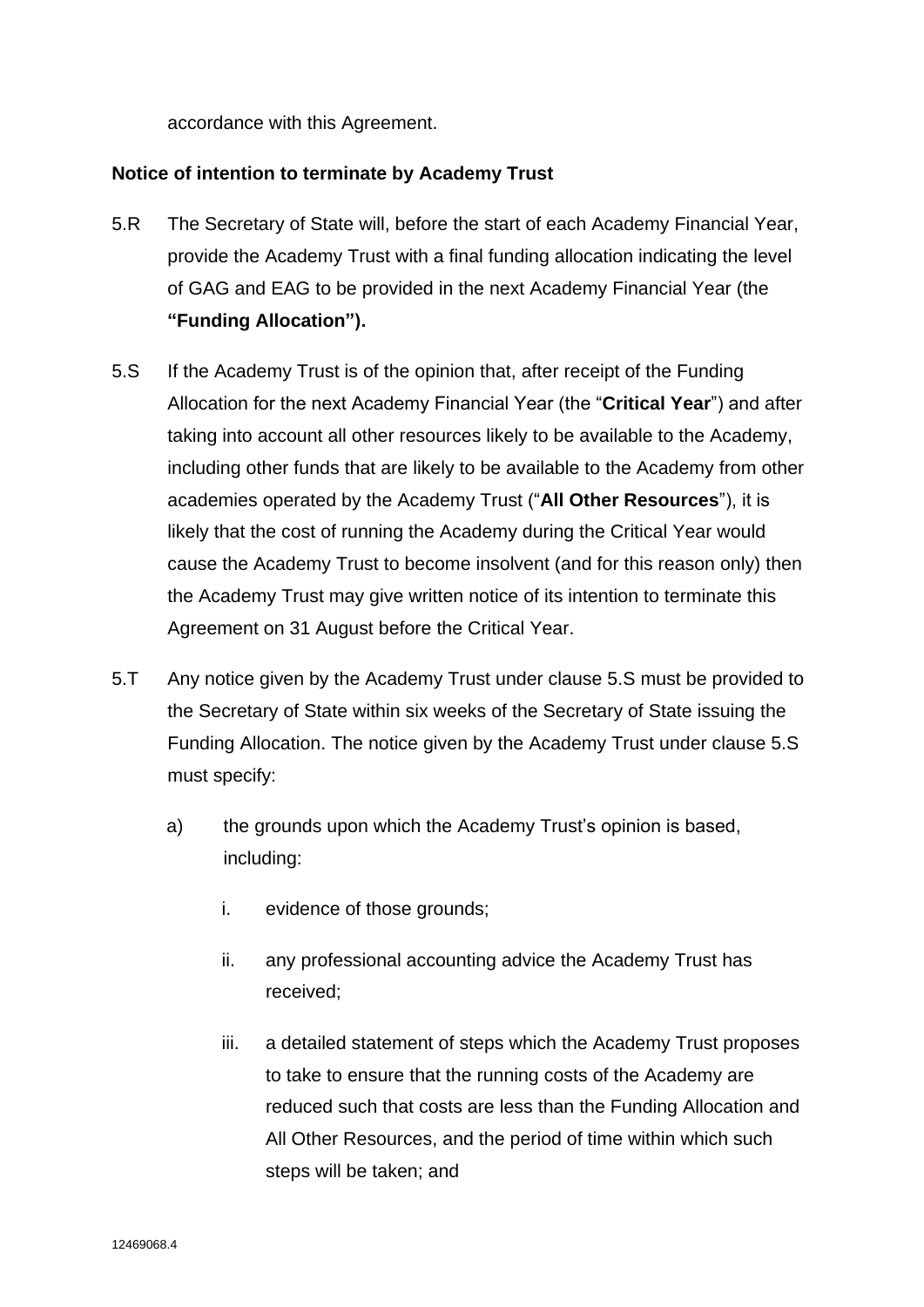- b) the shortfall in the Critical Year between the Funding Allocation and All Other Resources expected to be available to the Academy Trust to run the Academy and the projected expenditure on the Academy; and
- c) a detailed budget of income and expenditure for the Academy during the Critical Year (the "**Projected Budget**").
- 5.U Both parties will use their best endeavours to agree whether or not the cost of running the Academy during the Critical Year would cause the Academy Trust to become insolvent. Both parties recognise that they will need to engage in a constructive dialogue at the time about how best to provide education for the pupils at the Academy and use their best endeavours to agree a practical solution to the problem.
- 5.V If no agreement is reached by 30 April (or another date if agreed between the parties) as to whether the cost of running the Academy during the Critical Year would cause the Academy Trust to become insolvent, then that question will be referred to an independent expert (the "**Expert**") for resolution. The Expert's determination will be final and binding on both parties. The Expert will be requested to specify in his determination the amount of the shortfall in funding (the "**Shortfall**").
- 5.W The Expert will be an insolvency practitioner with significant professional experience of educational institutions or academies. If the parties fail to agree upon the appointment of the Expert then the Expert will be appointed by the President of the Institute of Chartered Accountants in England and Wales. The Expert's fees will be borne equally between the parties.
- 5.X The Expert will be required in reaching his determination to take account of advice from an educational specialist who is professionally familiar with the issues arising from the budget management of schools. If the parties fail to agree upon the appointment of the educational specialist then the educational specialist will be appointed by the Chairman of the Specialist Schools and Academies Trust (or any successor or equivalent body). The educational specialist's fees will be borne equally between the parties.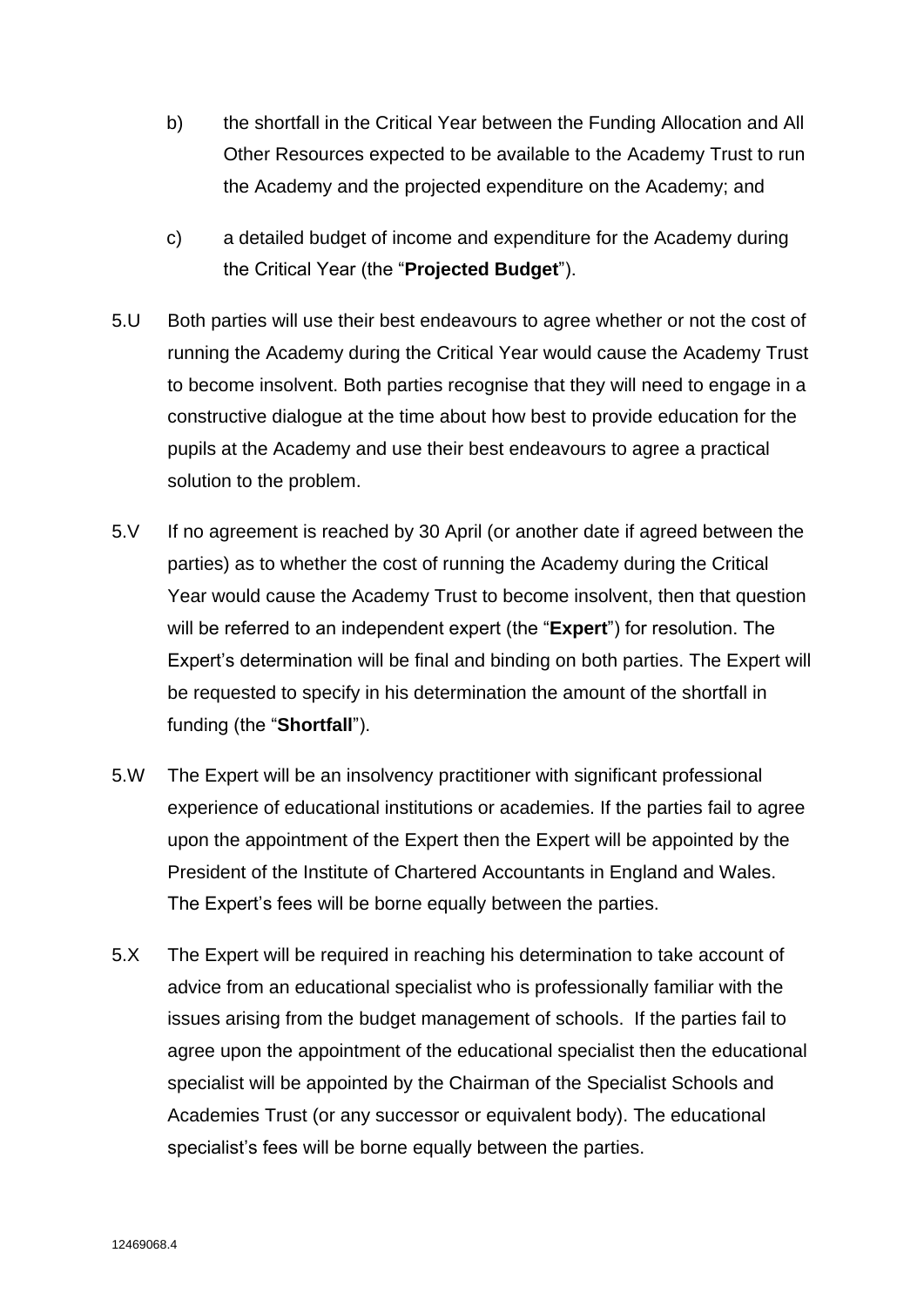5.Y If the Expert determines that the cost of running the Academy during the Critical Year would cause the Academy Trust to become insolvent, and the Secretary of State will not have agreed to provide sufficient additional funding to cover the Shortfall, then the Academy Trust will be entitled to terminate this Agreement, by notice expiring on 31 August before the Critical Year. Any such notice will be given within 21 days after (a) the Expert's determination will have been given to the parties or (b), if later, the Secretary of State will have given written notice of his refusal to provide sufficient additional funding for the Academy to cover the Shortfall.

#### <span id="page-24-0"></span>**Effect of termination**

- 5.Z If this Agreement is terminated, the Academy will cease to be an Academy within the meaning of sections 1 and 1A of the Academies Act 2010.
- 5.AA Subject to clauses 5.BB and 5.CC, if the Secretary of State terminates this Agreement under clause 5.A, he will indemnify the Academy Trust. If the Secretary of State terminates this Agreement otherwise than under clause 5.A, he may at his discretion indemnify or compensate the Academy Trust.
- 5.BB The amount of any such indemnity or compensation will be determined by the Secretary of State, having regard to representations made to him by the Academy Trust, and will be paid as and when the Secretary of State considers appropriate.
- 5.CC The categories of expenditure incurred by the Academy Trust in consequence of termination, for which the Secretary of State may indemnify the Academy Trust under clauses 5.AA, may include:
	- a) staff compensation and redundancy payments;
	- b) compensation payments in respect of broken contracts;
	- c) expenses of disposing of assets or adapting them for other purposes;
	- d) legal and other professional fees; and
	- e) dissolution expenses.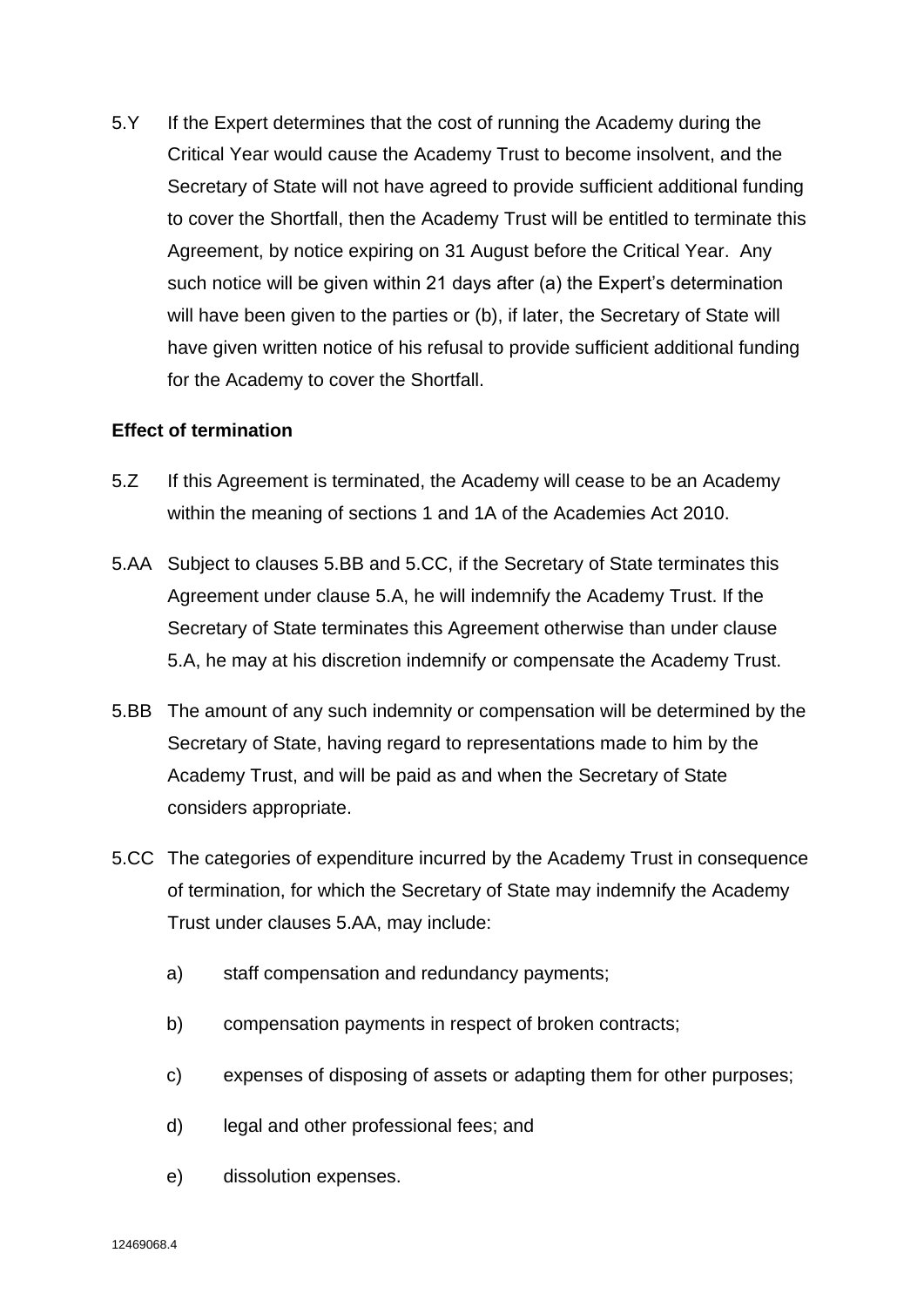- 5.DD If this Agreement is terminated, and the Academy Trust owns capital assets which have been partly or wholly funded by HM Government, the Academy Trust must, as soon as possible after the termination date:
	- a) transfer a proportion of those capital assets, equal to the proportion of the original financial contribution made by HM Government, to a nominee of the Secretary of State to use for educational purposes; or
	- b) if the Secretary of State directs that a transfer under clause 5.DD(a) is not required, pay to the Secretary of State at the termination date (or, by agreement with the Secretary of State, at the date of their subsequent disposal) a sum equivalent to the proportion of the original financial contribution made by HM Government.
- 5.EE The Secretary of State may:
	- a) waive all or part of the repayment due under sub-clause 5.DD(b) if the Academy Trust obtains his permission to invest the sale proceeds for its charitable purposes; or
	- b) direct the Academy Trust to pay all or part of the sale proceeds to the relevant LA.

# <span id="page-25-0"></span>**6. OTHER CONTRACTUAL ARRANGEMENTS**

# <span id="page-25-1"></span>**Annexes**

6.A Any annexes to this Agreement form part of and are incorporated into this Agreement.

# <span id="page-25-2"></span>**The Master Agreement**

6.B Except as expressly provided in this Agreement, all provisions of the Master Agreement have full force and effect.

# <span id="page-25-3"></span>**General**

6.C The Academy Trust cannot assign this Agreement.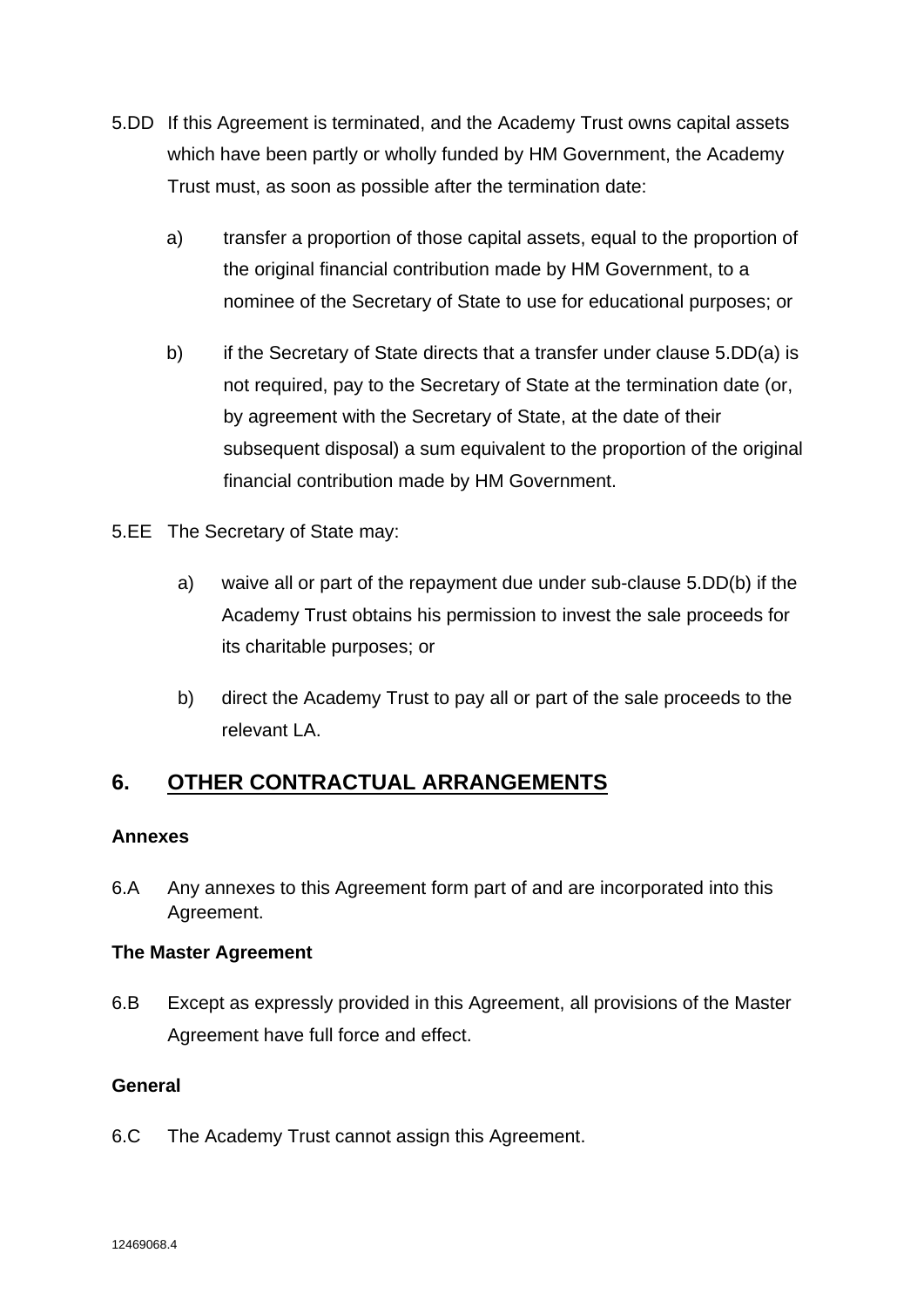- 6.D Failure to exercise, or a delay in exercising, any right or remedy of the Secretary of State under this Agreement (including the right to terminate this Agreement), or a single or partial exercise of such a right or remedy, is not a waiver of, and does not prevent or restrict any initial or further exercise of, that or any other right or remedy.
- 6.E Termination of this Agreement will not affect the accrued rights, remedies, obligations or liabilities of the parties existing at termination.
- 6.F This Agreement may be executed in any number of counterparts, each of which when executed and delivered shall constitute a duplicate original, but all of which will together constitute the same agreement.
- 6.G This Agreement and any dispute or claim arising out of or in connection with it or its subject matter or formation (including non-contractual disputes or claims) shall be governed by and construed in accordance with the law of England and Wales, and submitted to the exclusive jurisdiction of the courts of England and Wales.
- 6.H Not used.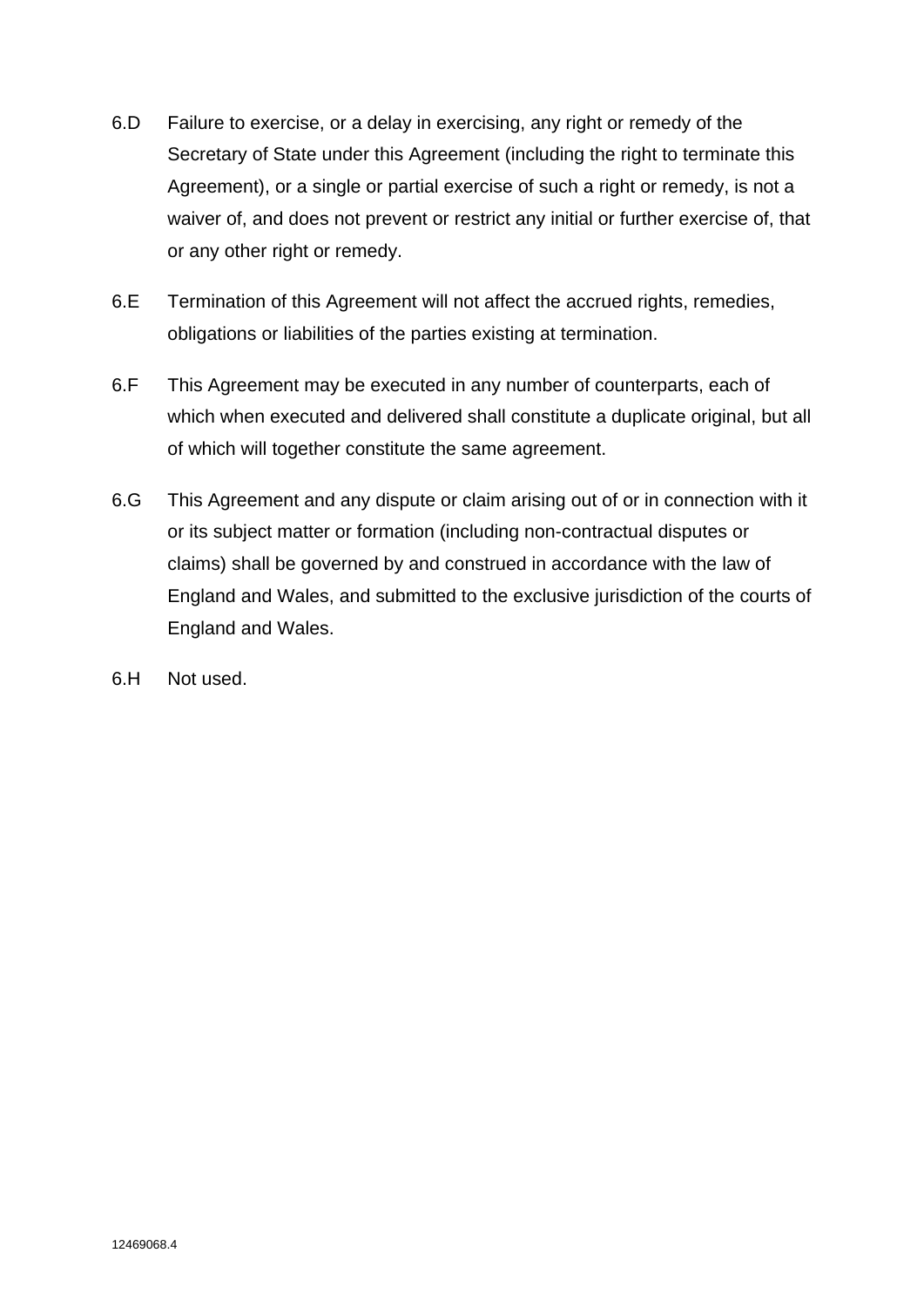# <span id="page-27-0"></span>**ANNEXES**

# <span id="page-27-1"></span>**7. ADMISSION OF CHILDREN AND YOUNG PEOPLE WITH EDUCATION, HEALTH AND CARE PLANS**

"**EHC plan**" means an Education, Health and Care plan made under section 37 of the Children and Families Act 2014.

7.A Except as set out in clause 8 below, the Children and Families Act 2014 imposes duties directly on Academies in respect of pupils with special educational needs, including the admission of pupils with EHC plans. If an Academy Trust considers that a LA should not have named the Academy in an EHC plan, it may ask the Secretary of State to determine whether the LA has acted unreasonably, and to make an order directing the LA to reconsider. The Academy Trust must admit the pupil if such a determination is pending. The Secretary of State's determination as to whether the LA acted unreasonably will be final, subject to any right of appeal which a parent of the pupil may have to the First Tier Tribunal (Special Educational Needs and Disability) or the Upper Tribunal Administrative Appeals Chamber.

# <span id="page-27-2"></span>**8. ADMISSION OF CHILDREN WITH A STATEMENT OF SPECIAL EDUCATIONAL NEEDS**

(Clauses 8.A-8.G only apply where the pupil has a statement of special educational needs (SEN) rather than an EHC plan and where they therefore continue to be subject to the relevant provisions of the Education Act 1996. EHC plans are replacing statements of SEN but although all statements of SEN should have been converted to an EHC plan by the 1 April 2018 this clause is retained to protect pupils who still have a statement of special education need after this date. The detail on the drafting of a statement below is retained to protect pupils in exceptional circumstances.)

"**Statement of SEN**" means a statement made under section 324 of the Education Act 1996.

8.A The Academy Trust must admit all children with a Statement of SEN naming the Academy.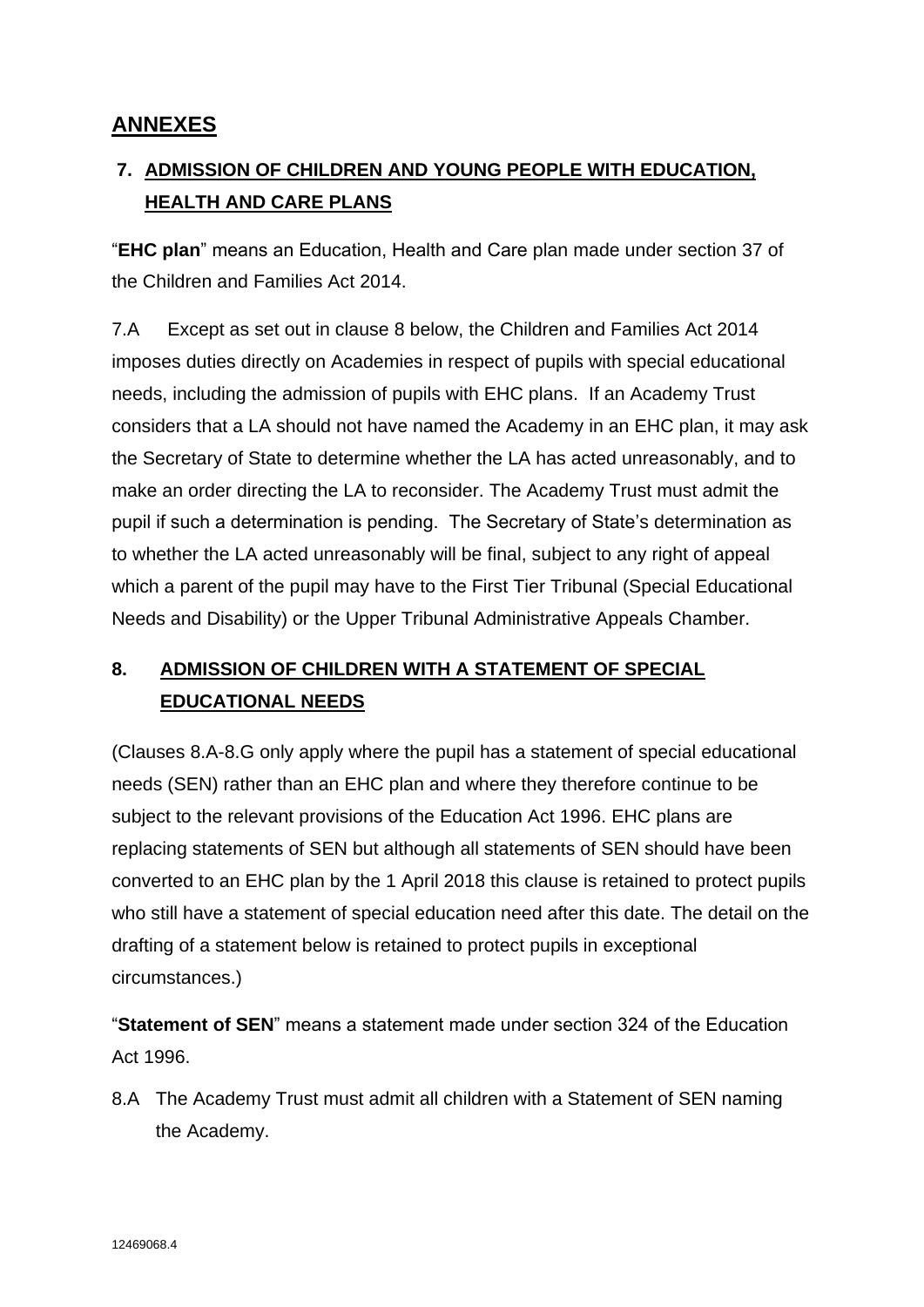- 8.B The Academy Trust must have regard to the Special Educational Needs Code of Practice 2001 when dealing with statements of SEN.
- 8.C Where the LA sends the Academy Trust a draft statement with a proposal that the Academy is named in the final statement, the Academy Trust must respond within 15 working days unless the time period falls within a school holiday that is longer than two weeks in which case the Academy Trust should respond within 15 working days of the end of the school holiday.
- 8.D In its response the Academy Trust must either:
	- a. consent to being named in the final statement or
	- b. explain why it believes that admitting the child would be incompatible with the provision of efficient education for other children and the efficient use of resources, including why no reasonable steps could secure compatibility. In doing so the Academy Trust must have regard to the relevant legislation and Code of Practice. If the LA does not agree with the Academy Trust's response, and names the Academy in the child's Statement of SEN, the Academy Trust must admit the child to the school as specified in the statement or otherwise by the LA. The final decision as to whether to name the Academy falls to the LA.
- 8.E If the Academy Trust considers that the LA should not have named the Academy in the statement of SEN, it may ask the Secretary of State to determine whether the LA has acted unreasonably, and to make an order directing the LA to reconsider. The Academy Trust must admit the pupil if such a determination is pending. The Secretary of State's determination will be final, subject only to any right of appeal which a parent of the child may have to the First-tier Tribunal (Special Educational Needs and Disability) or the Upper Tribunal Administrative Appeals Chamber.
- 8.F If a parent of a child for whom the LA maintains a statement appeals to the First-tier Tribunal (Special Educational Needs and Disability) or the Upper Tribunal Administrative Appeals Chamber, either for or against the naming of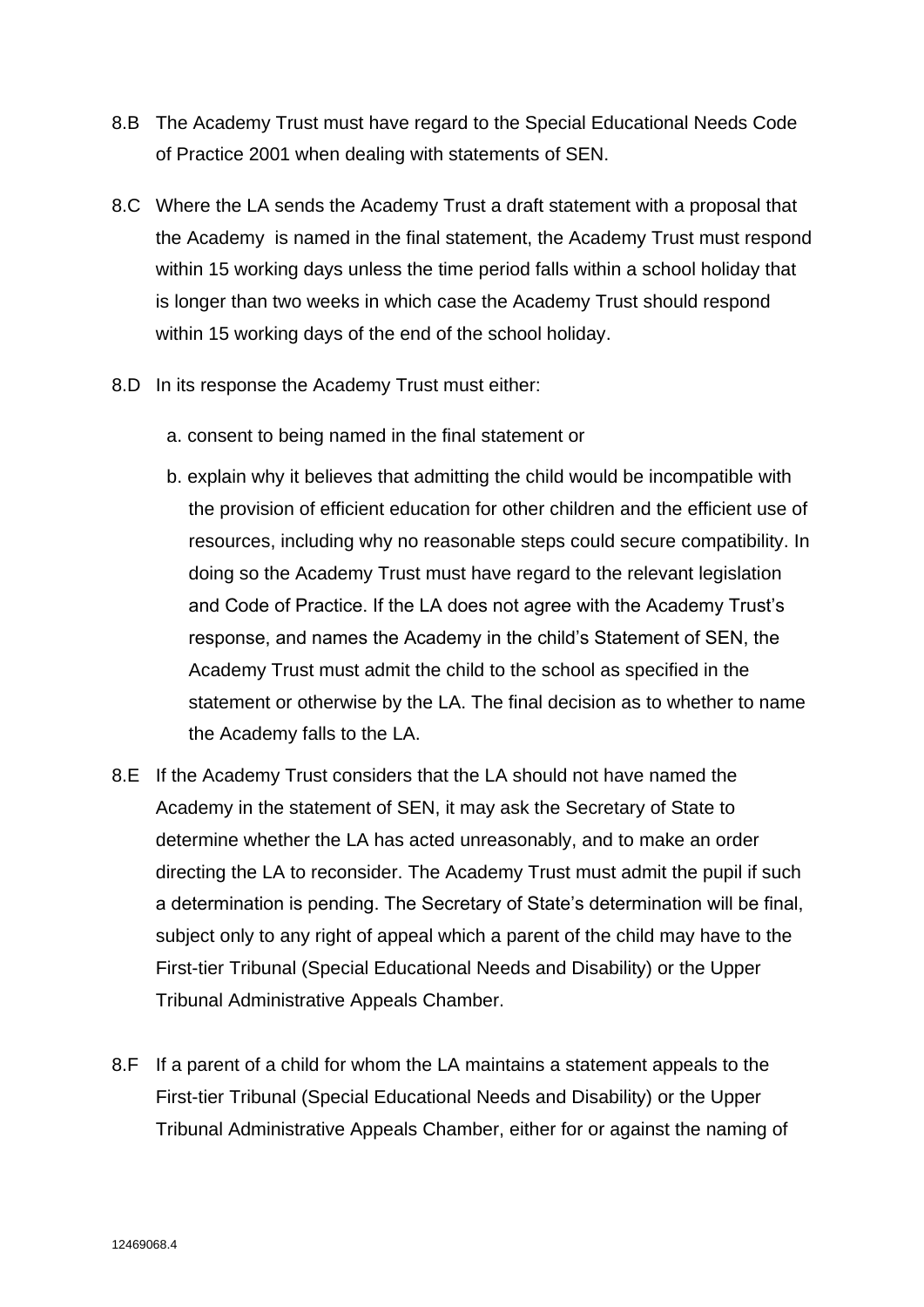the Academy in the child's statement, then the Tribunal's decision will be binding, even if it is different from that of the Secretary of State.

- 8.G Where it has been finally determined that the Academy be named in a child's Statement of SEN, the Academy Trust must admit the child to the Academy, notwithstanding any other admissions requirements in this Agreement.
- 8.H Clauses 8.A to 8.G only apply insofar as the relevant provisions of the Children and Families Act 2014 relating to SEN and disability do not apply to Academies and Free Schools.